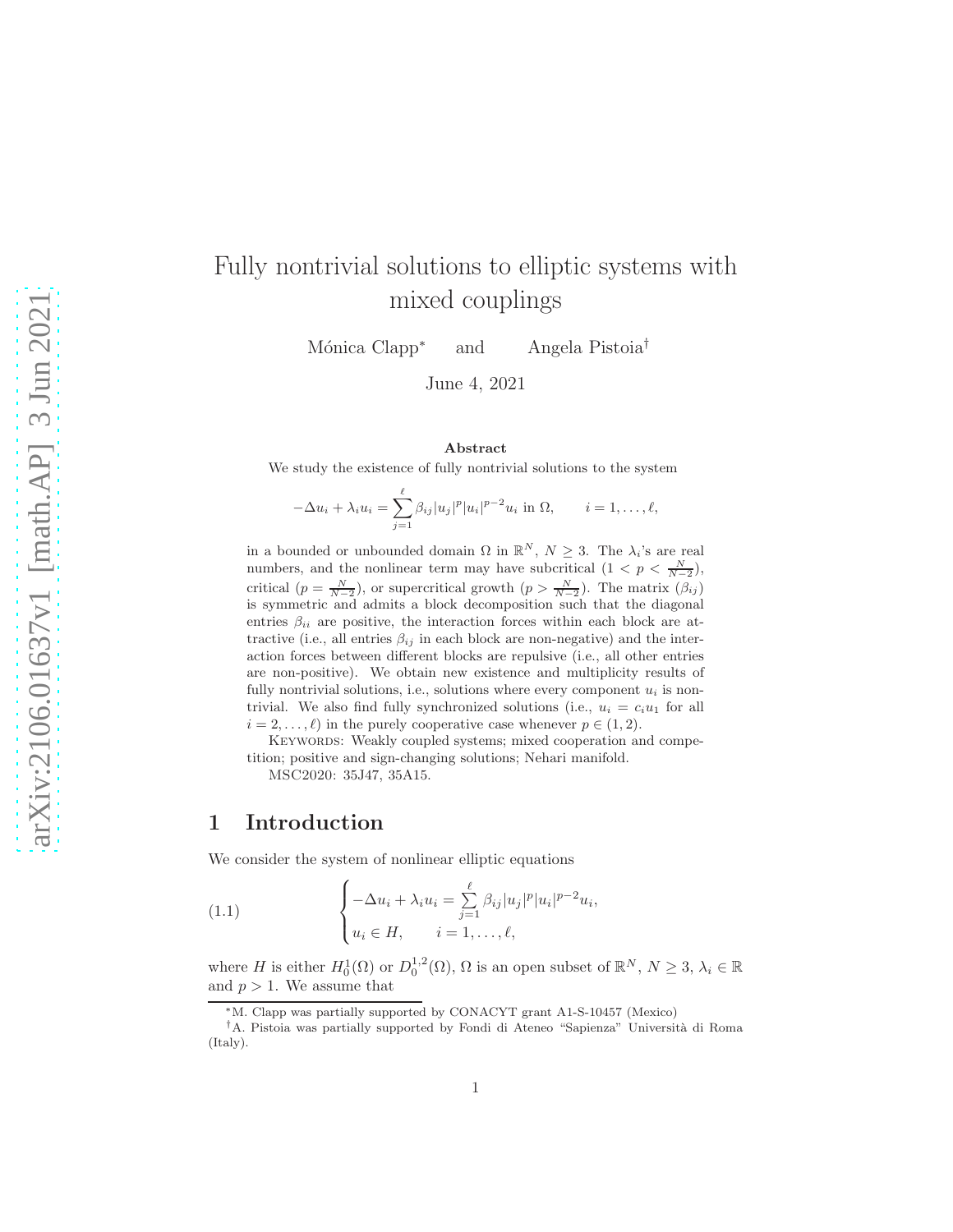- $(A_1)$  the operators  $-\Delta + \lambda_i$  are well defined and coercive in H for all  $i = 1, \ldots, \ell$ ,
- $(B_1)$  the matrix  $(\beta_{ij})$  is symmetric and admits a block decomposition as follows: For some  $1 < q < \ell$  there exist  $0 = \ell_0 < \ell_1 < \cdots < \ell_{q-1} < \ell_q = \ell$  such that, if we set

$$
I_h := \{ i \in \{1, ..., \ell\} : \ell_{h-1} < i \leq \ell_h \},
$$
\n
$$
\mathcal{I}_h := I_h \times I_h, \qquad \mathcal{K}_h := \{ (i, j) \in I_h \times I_k : k \in \{1, ..., q\} \setminus \{h\} \},
$$

then  $\beta_{ii} > 0$ ,

 $\beta_{ij} \geq 0$  if  $(i, j) \in \mathcal{I}_h$  and  $\beta_{ij} \leq 0$  if  $(i, j) \in \mathcal{K}_h$ ,  $h = 1, \ldots, q$ .

This type of systems models some physical phenomena in nonlinear optics and describes the behavior of multi-component Bose-Einstein condensates. The coefficient  $\beta_{ij}$  represents the interaction force between the components  $u_i$  and  $u_j$ . The sign of  $\beta_{ij}$  determines whether the interaction is attractive or repulsive. If  $\beta_{ij} \geq 0$  for all  $i \neq j$  (i.e., if  $q = 1$ ) the system [\(1.1\)](#page-0-0) is called *purely cooperative*, and it is called *purely competitive* if  $\beta_{ij} \leq 0$  for all  $i \neq j$  (i.e., if  $q = \ell$ ).

In the past fifteen years, systems that are either purely cooperative or purely competitive have been extensively studied, particularly those with cubic nonlinearity (i.e., with  $p = 2$ ). It is convenient to consider other powers, specially when dealing with critical systems; see, e.g.,  $[6-9]$  $[6-9]$ . We refer to the introduction of the papers  $[4,10]$  $[4,10]$  for an overview on the topic and an ample list of references.

Systems with mixed couplings were considered in the seminal paper [\[13\]](#page-23-1) by Lin and Wei and more recently in [\[5,](#page-22-3)[14,](#page-23-2)[15,](#page-23-3)[17](#page-23-4)[–20\]](#page-23-5). All of these works treat only the cubic nonlinearity  $p = 2$ . In the present paper, we are mainly concerned with the case  $p < 2$ .

According to the decomposition given by  $(B_1)$ , we shall write a solution  $\mathbf{u} = (u_1, \dots, u_\ell)$  to  $(1.1)$  in block-form as

$$
\mathbf{u} = (\bar{u}_1, \dots, \bar{u}_q) \qquad \text{with} \ \ \bar{u}_h = (u_{\ell_{h-1}+1}, \dots, u_{\ell_h}).
$$

**u** is called *semitrivial* if some but not all of its components  $u_i$  are zero and it is said to be *fully nontrivial* if every component  $u_i$  is different from zero. We shall call it *block-wise nontrivial* if at least one component of each block  $\bar{u}_h$  is nontrivial.

We prove the following result.

<span id="page-1-0"></span>**Theorem 1.1.** Assume  $(A_1)$  and  $(B_1)$ . Assume further that

 $(A_2)$  the embedding  $H \hookrightarrow L^{2p}(\Omega)$  is compact.

Then, the system  $(1.1)$  has a least energy block-wise nontrivial solution.

The precise meaning of *least energy block-wise nontrivial solution* is given in Definition [2.1.](#page-5-0) The proof of this result is obtained by adapting the variational approach introduced in [\[9\]](#page-22-1), and is given in Section [2.](#page-4-0)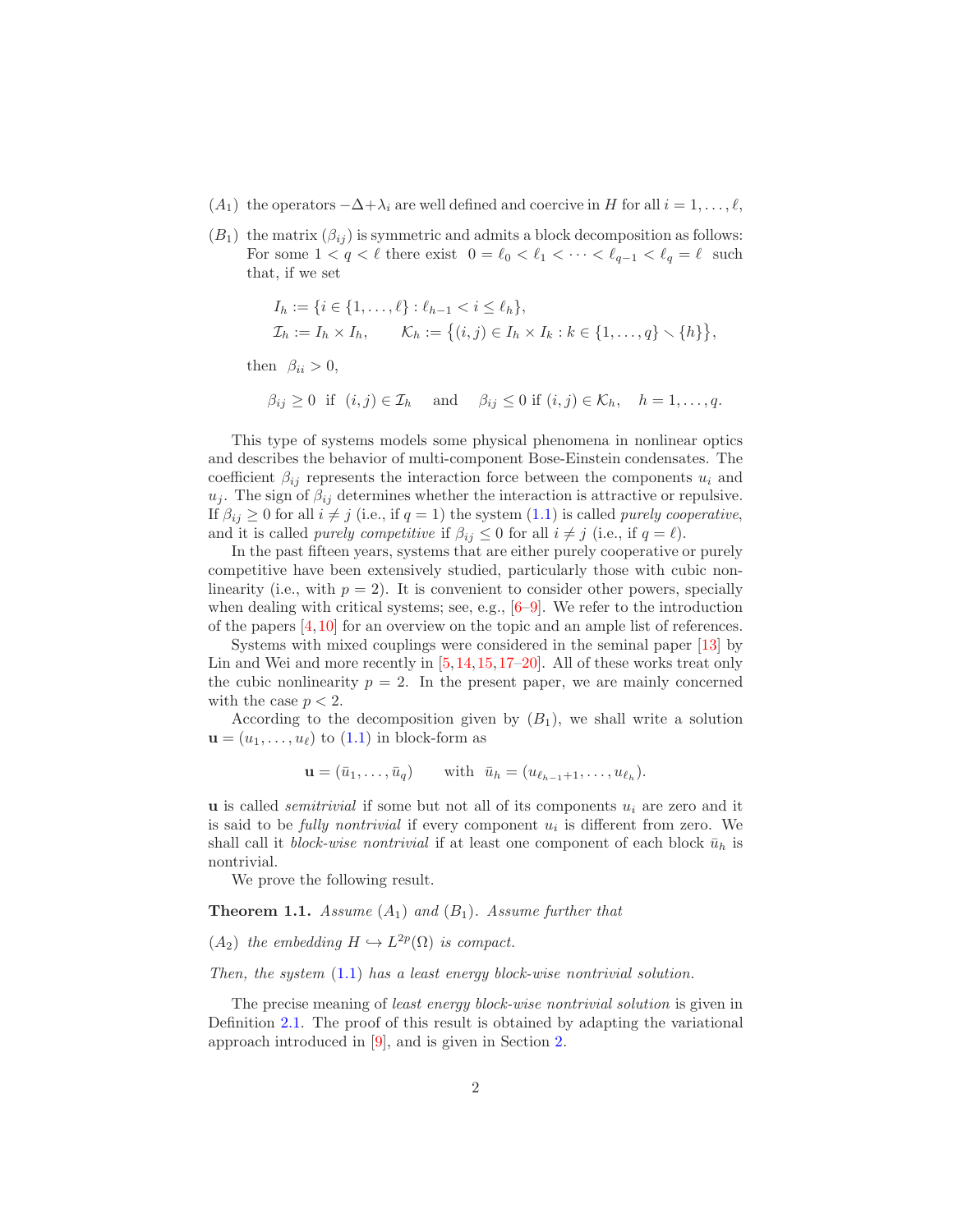If the system is purely competitive (i.e.,  $q = \ell$ ) any block-wise nontrivial solution is fully nontrivial. On the other hand, for any choice of  $i_h \in I_h$ , every solution to the purely competitive system

$$
\begin{cases}\n-\Delta v_h + \lambda_{i_h} v_h = \sum_{k=1}^{\ell} \beta_{i_h i_k} |v_k|^p |v_h|^{p-2} v_h, \\
v_h \in H, \qquad h = 1, \dots, q,\n\end{cases}
$$

gives rise to a block-wise nontrivial solution of  $(1.1)$  whose  $i_h$ -th component is  $v_h$ ,  $h = 1, \ldots, q$ , and all other components are 0. If  $q \neq \ell$  this solution is not fully nontrivial. The following result, whose proof is given in Section [3,](#page-9-0) provides existence of a fully nontrivial solution.

<span id="page-2-0"></span>**Theorem 1.2.** Assume  $(A_1)$  and  $(B_1)$ , and let  $p \leq 2$ . There exists a positive constant  $C_*$  independent of  $(\beta_{ij})$  - but depending on  $\Omega$ ,  $\lambda_i$ , p and q - with the property that, if

 $(B_2)$  either  $p < 2$  and

$$
\min_{\substack{i,j\in I_h \\ i\neq j}} \beta_{ij} \left( \frac{\min_{k=1,...,q} \max_{i\in I_k} \beta_{ii}}{\max_{i,j\in I_h} \beta_{ij}} \right)^{\frac{p}{p-1}} > C_*(\ell_h - \ell_{h-1} - 1)^{\frac{2p}{p-1}} \sum_{(i,j)\in \mathcal{K}_h} |\beta_{ij}|,
$$

for every  $h = 1, \ldots, q$ ,

or  $p = 2$ ,  $\lambda_i =: a_h$  for all  $i \in I_h$ ,  $\beta_{ij} =: b_h$  for all  $i, j \in I_h$  with  $i \neq j$  and

$$
b_h > \max_{i \in I_h} \beta_{ii} + C_* \left[ \frac{(\ell_h - \ell_{h-1} - 1) b_h}{\min_{k=1, ..., q} \max_{i \in I_k} \beta_{ii}} \right]^2 \max_{\substack{i,j \in I_h \\ k \neq h}} \sum_{\substack{m \in I_k \\ k \neq h}} |\beta_{im} - \beta_{jm}|
$$

for every  $h = 1, \ldots, q$ ,

then every least energy block-wise nontrivial solution to the system  $(1.1)$  is fully nontrivial.

If  $\Omega$  is a bounded domain, assumption  $(A_1)$  holds true if  $\lambda_i > -\lambda_1(\Omega)$ , where  $\lambda_1(\Omega)$  is the first Dirichlet eigenvalue of  $-\Delta$  in  $\Omega$ , and  $(A_2)$  is satisfied if the nonlinear term is subcritical. So combining Theorems [1.1](#page-1-0) and [1.2](#page-2-0) we obtain the following result.

**Theorem 1.3.** If  $\Omega$  is bounded,  $\lambda_i > -\lambda_1(\Omega)$  for all  $i = 1, \ldots, \ell, 1 < p < \frac{N}{N-2}$ and  $(\beta_{ij})$  satisfies  $(B_1)$  and  $(B_2)$ , the system

$$
\begin{cases}\n-\Delta u_i + \lambda_i u_i = \sum_{j=1}^{\ell} \beta_{ij} |u_j|^p |u_i|^{p-2} u_i, \\
u_i \in H_0^1(\Omega), \qquad i = 1, \dots, \ell,\n\end{cases}
$$

has a fully nontrivial solution.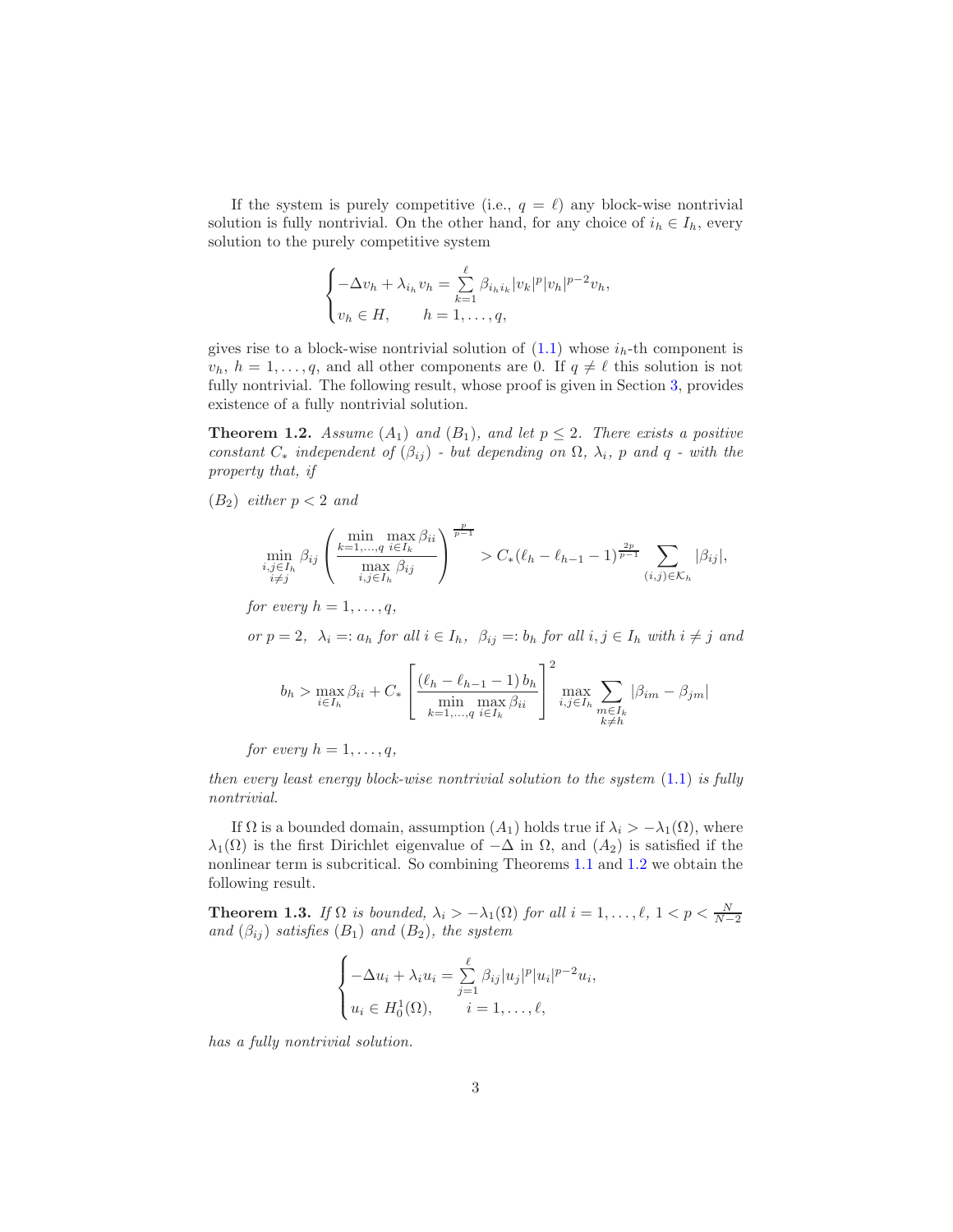It is well known that compactness is more likely to hold true in a symmetric setting. Symmetries are also helpful to obtain sign-changing solutions. Symmetric versions of Theorems [1.1](#page-1-0) and [1.2](#page-2-0) yield the following results.

<span id="page-3-0"></span>**Theorem 1.4.** If  $1 < p < \frac{N}{N-2}$  and  $(\beta_{ij})$  satisfies  $(B_1)$  and  $(B_2)$ , the system

$$
\begin{cases}\n-\Delta u_i + u_i = \sum_{j=1}^{\ell} \beta_{ij} |u_j|^p |u_i|^{p-2} u_i, \\
u_i \in H^1(\mathbb{R}^N), \quad i = 1, \dots, \ell,\n\end{cases}
$$

has a fully nontrivial solution whose components are positive and radial.

If  $N = 4$  or  $N \geq 6$  it has also and a fully nontrivial solution whose components are nonradial and change sign.

<span id="page-3-1"></span>**Theorem 1.5.** If  $p = \frac{N}{N-2}$  and  $(\beta_{ij})$  satisfies  $(B_1)$  and  $(B_2)$ , the critical system

$$
\begin{cases}\n-\Delta u_i = \sum_{j=1}^{\ell} \beta_{ij} |u_j|^p |u_i|^{p-2} u_i, \\
u_i \in D^{1,2}(\mathbb{R}^N), \quad i = 1, \dots, \ell,\n\end{cases}
$$

has a fully nontrivial solution whose components are positive.

If  $N = 3$  or  $N > 5$ , it has also a a fully nontrivial solution whose components change sign.

The proof of the last two theorems and further examples are given in Section [4.](#page-16-0) They include, for instance, existence and multiplicity results for [\(1.1\)](#page-0-0) with supercritical nonlinearities  $(p > \frac{N}{N-2})$ , or in an exterior domain.

Assumption  $(A_2)$  may be considerably weakened. As we shall see below, the solution given by Theorem [1.1](#page-1-0) minimizes a  $\mathcal{C}^1$ -functional  $\Psi: \mathcal{U} \to \mathbb{R}$  defined on an open subset  $U$  of a smooth Hilbert manifold. So compactness is only needed at the level  $c_0 := \inf_{\mathcal{U}} \Psi$ ; see Theorem [2.5](#page-8-0) for the weaker statement.

For  $p = 2$  our condition  $(B_2)$  is basically the same as in [\[18,](#page-23-6) Theorem 1.5] and it is weaker than the one in [\[18,](#page-23-6) Theorem 1.4]. Our approach, however, is different and it has the advantage that it can be used to treat the case  $p < 2$ .

If the system  $(1.1)$  is purely cooperative (i.e.,  $q = 1$ ) and  $p < 2$ , assumption  $(B_2)$  is satisfied and, so, Theorems [1.1](#page-1-0) and [1.2](#page-2-0) yield the existence of a fully nontrivial solution. This stands in contrast with the situation for  $p = 2$  where purely cooperative systems do not always have a positive solution; see, e.g., [\[2,](#page-22-4) Theorem 0.2 or [\[16,](#page-23-7) Theorem 1]. For purely cooperative systems with  $p = 2$ our condition  $(B_2)$  is basically that in [\[13,](#page-23-1) Corollary 2.3].

Finally, we obtain a new result concerning existence of synchronized solutions when all the  $\lambda_i$ 's coincide, i.e.,  $\lambda_i := \lambda$  for all  $i = 1, \ldots, \ell$ . We say that  $\mathbf{u} =$  $(u_1, \ldots, u_\ell)$  is a *fully synchronized* solution if  $u_i = c_i u$ , where u is a nontrivial solution to the single equation

$$
-\Delta u + \lambda u = |u|^{2p-2}u, \qquad u \in H,
$$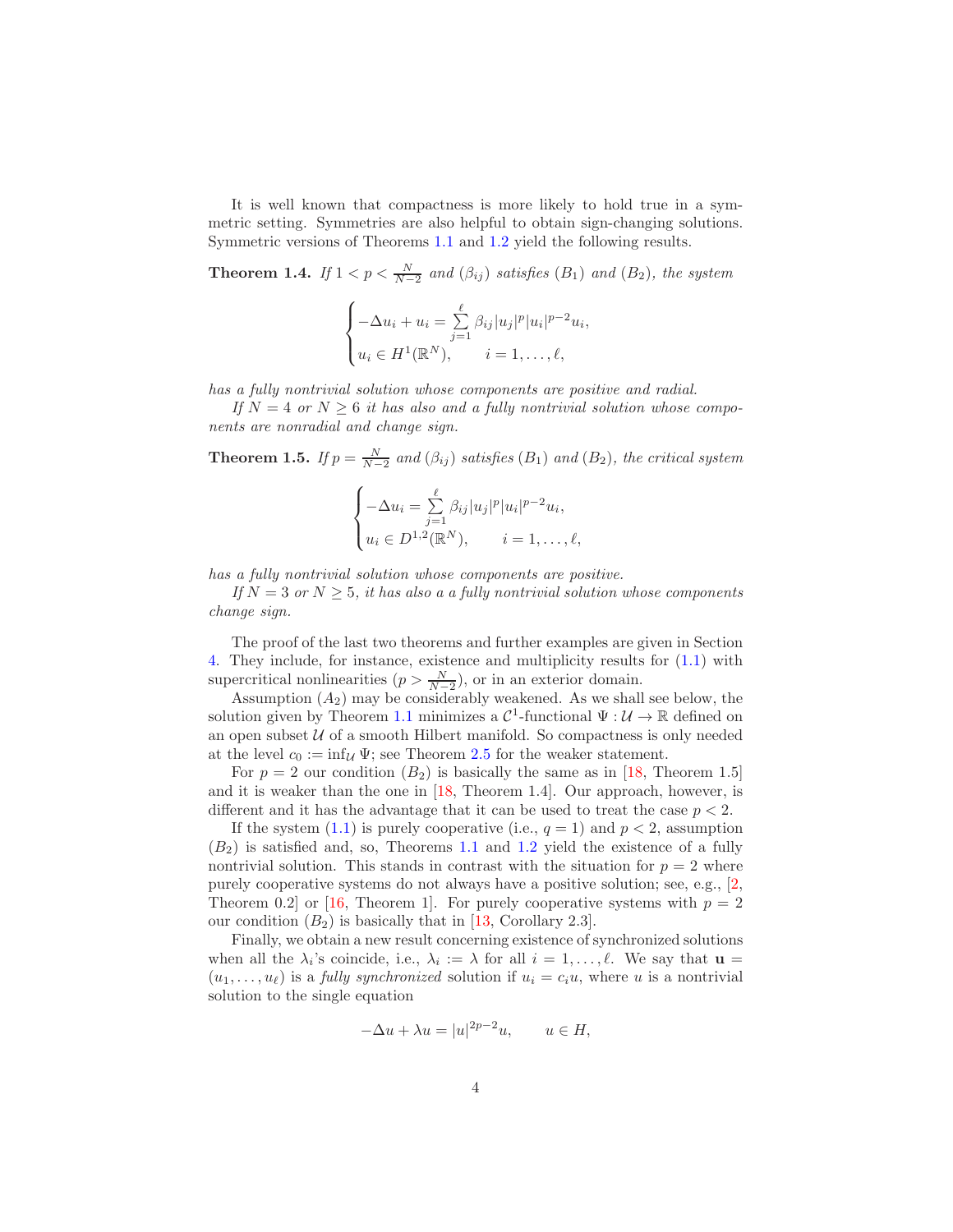and  $\mathbf{c} = (c_1, \dots, c_\ell) \in \mathbb{R}^\ell$  solves the algebraic system

<span id="page-4-1"></span>(1.2) 
$$
c_i = \sum_{j=1}^{\ell} \beta_{ij} |c_j|^p |c_i|^{p-2} c_i, \quad c_i > 0, \quad \text{for every } i = 1, ..., \ell.
$$

There are some results concerning the solvability of [\(1.2\)](#page-4-1). The easiest case is when  $p = 2$  and  $\ell = 2$ . Then a solution to  $(1.2)$  exists if and only if

$$
\beta_{12} \in (-\sqrt{\beta_{11}\beta_{22}}, \min{\beta_{11}, \beta_{22}}) \cup (\max{\beta_{11}, \beta_{22}}, +\infty).
$$

If  $p = 2$  and  $\ell \geq 2$ , a solution to  $(1.2)$  exists when  $\beta_{ij} := \beta$  for all  $i \neq j$  and  $\beta \in (\overline{\beta}, \min\{\beta_{ii}\}) \cup (\max\{\beta_{ii}\}, +\infty)$  for some  $\overline{\beta} < 0$  (see [\[1,](#page-22-5) Proposition 2.1]), while if  $p = \frac{N}{N-2} < 2$  and  $\ell = 2$  a solution to [\(1.2\)](#page-4-1) always exists provided  $\beta_{12} > 0$ (see [\[7,](#page-22-6) Theorem 1.1]). The following theorem complements these results.

<span id="page-4-2"></span>**Theorem 1.6.** Let  $p < 2$  and assume that the system  $(1.1)$  is purely cooperative (i.e.,  $\beta_{ii} > 0$  and  $\beta_{ij} \geq 0$  for all  $i, j = 1, ..., \ell, i \neq j$ ) and that  $\lambda_i = \lambda$  for all  $i = 1, \ldots, \ell$ . Then, for each i, there exists  $c_i > 0$  such that  $(c_1u, \ldots, c_\ell u)$  is a solution to  $(1.1)$  for every solution u to the equation

$$
-\Delta u + \lambda u = |u|^{2p-2}u, \qquad u \in H.
$$

The proof of this result relies on a simple minimization argument and it is given in Section [5.](#page-20-0)

# <span id="page-4-0"></span>2 A simple variational approach

We assume throughout that  $(A_1)$  and  $(B_1)$  hold true.

Recall that H is either  $H_0^1(\Omega)$  or  $D_0^{1,2}(\Omega)$ . Assumption  $(A_1)$  asserts that

$$
||v||_i := \left(\int_{\Omega} (|\nabla v|^2 + \lambda_i v^2) \right)^{1/2}
$$

is a norm in  $H$ , equivalent to the standard one. Let  $H_i$  denote the space  $H$ equiped with this norm and, for the partition in assumption  $(B_1)$ , define

$$
\mathcal{H}_h := H_{\ell_{h-1}+1} \times \cdots \times H_{\ell_h}, \qquad h = 1, \ldots, q,
$$
  

$$
\mathcal{H} := H_1 \times \cdots \times H_\ell = \mathcal{H}_1 \times \cdots \times \mathcal{H}_q.
$$

A point in  $\mathcal{H}_h$  will be denoted by  $\bar{u}_h$ , a point in  $\mathcal{H}$  by

$$
\mathbf{u} = (\bar{u}_1, \dots, \bar{u}_q) = (u_1, \dots, u_\ell) \quad \text{with} \quad \bar{u}_h \in \mathcal{H}_h, \quad u_i \in H_i,
$$

and their norms by

$$
\|\bar{u}_h\| := \left(\sum_{i \in I_h} \|u_i\|_i^2\right)^{1/2} \quad \text{and} \quad \|u\| := \left(\sum_{h=1}^q \|\bar{u}_h\|^2\right)^{1/2}.
$$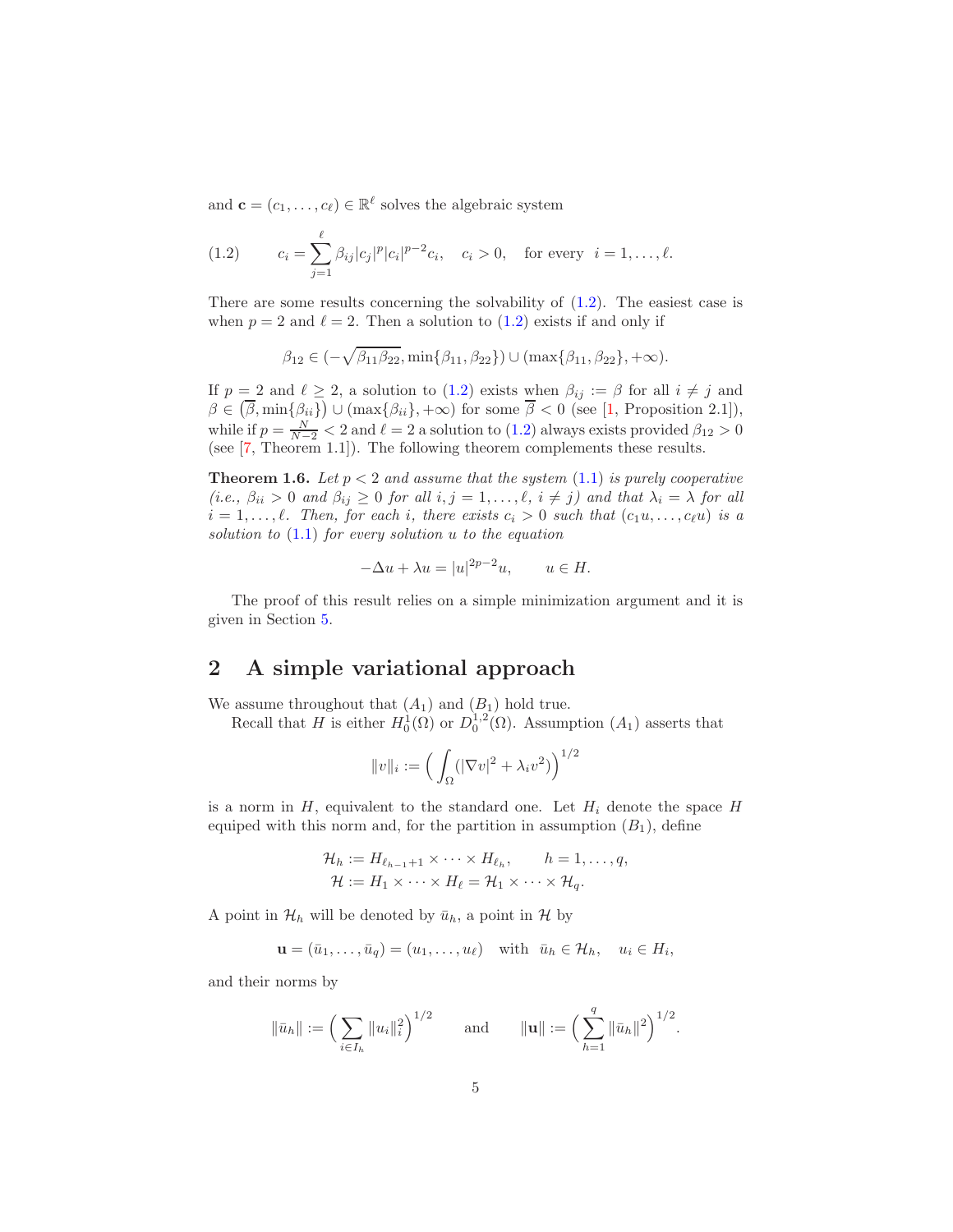Let  $\mathcal{J} : \mathcal{H} \to \mathbb{R}$  be the functional given by

$$
\mathcal{J}(u_1,\ldots,u_\ell) := \frac{1}{2}\sum_{i=1}^{\ell} ||u_i||_i^2 - \frac{1}{2p}\sum_{i,j=1}^{\ell} \beta_{ij} \int_{\Omega} |u_i|^p |u_j|^p.
$$

This functional is of class  $\mathcal{C}^1$  and its critical points are the solutions to the system [\(1.1\)](#page-0-0). The block-wise nontrivial solutions belong to the set

$$
\mathcal{N} := \{ \mathbf{u} \in \mathcal{H} : \|\bar{u}_h\| \neq 0 \text{ and } \partial_{\bar{u}_h} \mathcal{J}(\mathbf{u})\bar{u}_h = 0 \text{ for all } h = 1,\ldots,q \}.
$$

Note that

$$
\partial_{\bar{u}_h} \mathcal{J}(\mathbf{u}) \bar{u}_h = \|\bar{u}_h\|^2 - \sum_{(i,j) \in \mathcal{I}_h} \int_{\Omega} \beta_{ij} |u_i|^p |u_j|^p - \sum_{(i,j) \in \mathcal{K}_h} \int_{\Omega} \beta_{ij} |u_i|^p |u_j|^p,
$$

with  $\mathcal{I}_h$  and  $\mathcal{K}_h$  as defined in assumption  $(B_1)$ , and that

$$
\mathcal{J}(\mathbf{u}) = (\frac{1}{2} - \frac{1}{2p}) ||\mathbf{u}||^2 \quad \text{if } u \in \mathcal{N}.
$$

<span id="page-5-0"></span>Definition 2.1. A block-wise nontrivial solution **u** to the system  $(1.1)$  such that  $\mathcal{J}(\mathbf{u}) = \inf_{\mathcal{N}} \mathcal{J}$  will be called a least energy block-wise nontrivial solution.

In fact, we will show that any minimizer of  $\mathcal J$  on  $\mathcal N$  is a critical point of  $\mathcal J$ , i.e., a block-wise nontrivial solution to [\(1.1\)](#page-0-0). We follow the approach introduced in [\[9\]](#page-22-1).

- **Lemma 2.2.** (i) There exists  $d_0 > 0$  such that  $\min_{h=1,\ldots,q} ||\bar{u}_h||^2 \geq d_0$  for every  $(\bar{u}_1, \ldots, \bar{u}_q) \in \mathcal{N}$ . As a consequence, we have that  $\hat{\mathcal{N}}$  is closed in  $\mathcal{H}$ and  $\inf_{\mathbf{u}\in\mathcal{N}} \mathcal{J}(\mathbf{u}) > 0$ .
- (ii) There exists  $d_1 > 0$  independent of  $(\beta_{ij})$  such that

$$
\inf_{\mathbf{u}\in\mathcal{N}} \mathcal{J}(\mathbf{u}) \le d_1 \left( \min_{h=1,\dots,q} \max_{i\in I_h} \beta_{ii} \right)^{-\frac{1}{p-1}}
$$

.

*Proof.* (i) : If  $(\bar{u}_1, \ldots, \bar{u}_q) \in \mathcal{N}$ , the Hölder and the Sobolev inequalities yield

$$
\|\bar{u}_h\|^2 \le \sum_{(i,j)\in\mathcal{I}_h} \int_{\Omega} \beta_{ij} |u_i|^p |u_j|^p \le C \|\bar{u}_h\|^{2p} \quad \text{for every} \quad h = 1,\dots,q.
$$

Hence, there exists  $d_0 > 0$  such that  $\|\bar{u}_h\|^2 \ge d_0$  for every  $h = 1, \ldots, q$ .

 $(ii)$ : Fix  $i_h \in I_h$  such that  $\beta_{i_h i_h} = \max\{\beta_{ii} : i \in I_h\}$ . Let

$$
\mathcal{M} := \{ (v_1, \dots, v_q) \in H^q : v_h \neq 0, \ ||v_h||_{i_h}^2 = \int_{\Omega} |v_h|^{2p}, \ v_h v_k = 0 \text{ if } h \neq k \}
$$

and define

$$
d_1 := \left(\tfrac{1}{2} - \tfrac{1}{2p}\right) \inf_{(v_1, \ldots, v_q) \in \mathcal{M}} \sum_{h=1}^q \|v_h\|_{i_h}^2.
$$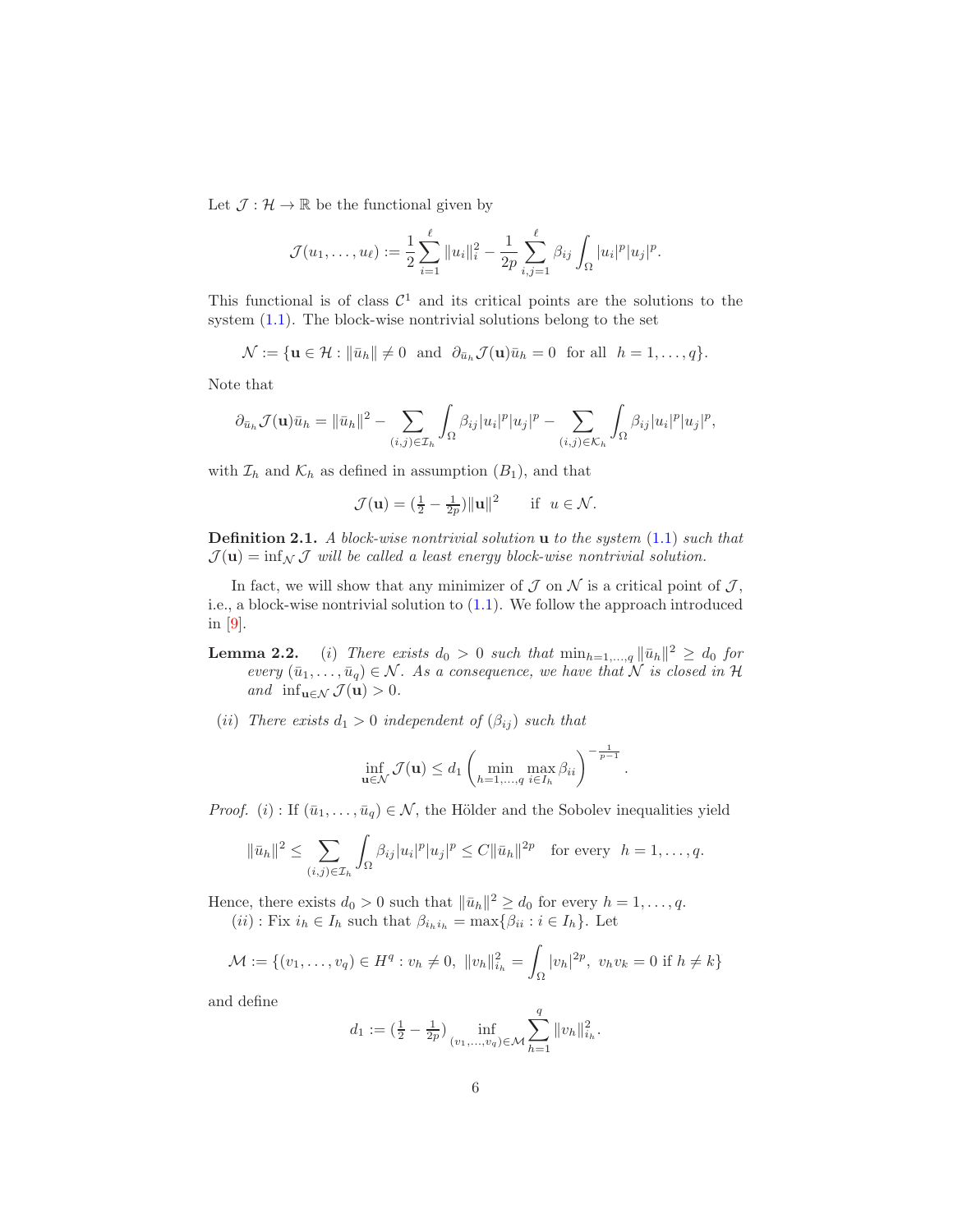Given  $(v_1, \ldots, v_q) \in \mathcal{M}$ , let  $\bar{u}_h \in \mathcal{H}_h$  be the function whose  $i_h$ -th component is  $\beta_{i_h i_h}^{-\frac{1}{2p-2}} v_h$  and all other components are 0. Then,  $\mathbf{u} = (\bar{u}_1, \dots, \bar{u}_q) \in \mathcal{N}$  and

$$
\inf_{\mathbf{u}\in\mathcal{N}} \mathcal{J}(\mathbf{u}) \leq \mathcal{J}(\mathbf{u}) = \left(\frac{1}{2} - \frac{1}{2p}\right) \sum_{h=1}^{q} \beta_{i_h i_h}^{-\frac{1}{p-1}} \|v_h\|_{i_h}^2
$$
  

$$
\leq \left(\frac{1}{2} - \frac{1}{2p}\right) \left(\min_h \beta_{i_h i_h}\right)^{-\frac{1}{p-1}} \sum_{h=1}^{q} \|v_h\|_{i_h}^2,
$$

and the inequality in  $(ii)$  follows.

Given 
$$
\mathbf{u} = (\bar{u}_1, \dots, \bar{u}_q) \in \mathcal{H}
$$
 and  $\mathbf{s} = (s_1, \dots, s_q) \in (0, \infty)^q$ , we write

$$
\mathbf{su} := (s_1\bar{u}_1,\ldots,s_q\bar{u}_q).
$$

Let  $\mathcal{S}_h := \{\bar{u} \in \mathcal{H}_h : \|\bar{u}\| = 1\}$  and  $\mathcal{T} := \mathcal{S}_1 \times \cdots \times \mathcal{S}_q$ . Define

$$
\mathcal{U} := \{ \mathbf{u} \in \mathcal{T} : \mathbf{su} \in \mathcal{N} \text{ for some } \mathbf{s} \in (0, \infty)^q \}.
$$

Arguing as in [\[9,](#page-22-1) Proposition 3.1 and Theorem 3.3] one obtains the following two lemmas. We include their proof for the sake of completeness.

**Lemma 2.3.** (i) Let  $\mathbf{u} \in \mathcal{T}$ . If there exists  $\mathbf{s}_{\mathbf{u}} \in (0,\infty)^q$  such that  $\mathbf{s}_{\mathbf{u}} \mathbf{u} \in \mathcal{N}$ , then  $s_u$  is unique and satisfies

$$
\mathcal{J}(\mathbf{s}_{\mathbf{u}}\mathbf{u}) = \max_{\mathbf{s} \in (0,\infty)^q} \mathcal{J}(\mathbf{s}\mathbf{u}).
$$

- (ii) U is an nonempty open subset of T, and the map  $\mathcal{U} \to (0,\infty)^q$  given by  $u \mapsto s_u$  is continuous.
- (iii) The map  $U \to \mathcal{N}$  given by  $\mathbf{u} \mapsto \mathbf{s}_{\mathbf{u}} \mathbf{u}$  is a homeomorphism.
- (iv) If  $(\mathbf{u}_n)$  is a sequence in U and  $\mathbf{u}_n \to \mathbf{u} \in \partial \mathcal{U}$ , then  $|\mathbf{s}_{\mathbf{u}_n}| \to \infty$ .

*Proof.* Given  $\mathbf{u} \in \mathcal{H}$  we define  $J_{\mathbf{u}} : (0, \infty)^q \to \mathbb{R}$  by  $J_{\mathbf{u}}(\mathbf{s}) := \mathcal{J}(\mathbf{s}\mathbf{u})$ . Then

$$
s_h \, \partial_h J_{\mathbf{u}}(\mathbf{s}) = \partial_{\bar{u}_h} \mathcal{J}(\mathbf{s}\mathbf{u})[s_h \bar{u}_h], \qquad h = 1, \dots, q.
$$

So, if  $\|\bar{u}_h\| \neq 0$  for every  $h = 1, \ldots, q$ , then  $\textbf{su} \in \mathcal{N}$  iff s is a critical point of  $J_{\mathbf{u}}$ . The function  $J_{\mathbf{u}}$  can be written as

$$
J_{\mathbf u}(\mathbf s)=\sum_{h=1}^q a_{\mathbf u,h}s_h^2-\sum_{h=1}^q b_{\mathbf u,h}s_h^{2p}+\sum_{\substack{k=1\\k\neq h}}^q d_{\mathbf u,hk}s_k^p s_h^p,
$$

with  $a_{\mathbf{u},h} := \frac{1}{2} ||\bar{u}_h||^2$ ,  $b_{\mathbf{u},h} := \frac{1}{2p} \sum_{(i,j) \in I_h \times I_h} \beta_{ij} \int_{\Omega} |u_i|^p |u_j|^p$  and  $d_{\mathbf{u},hk} :=$  $-\frac{1}{2p} \sum_{(i,j) \in I_h \times I_k} \beta_{ij} \int_{\Omega} |u_i|^p |u_j|^p.$ 

□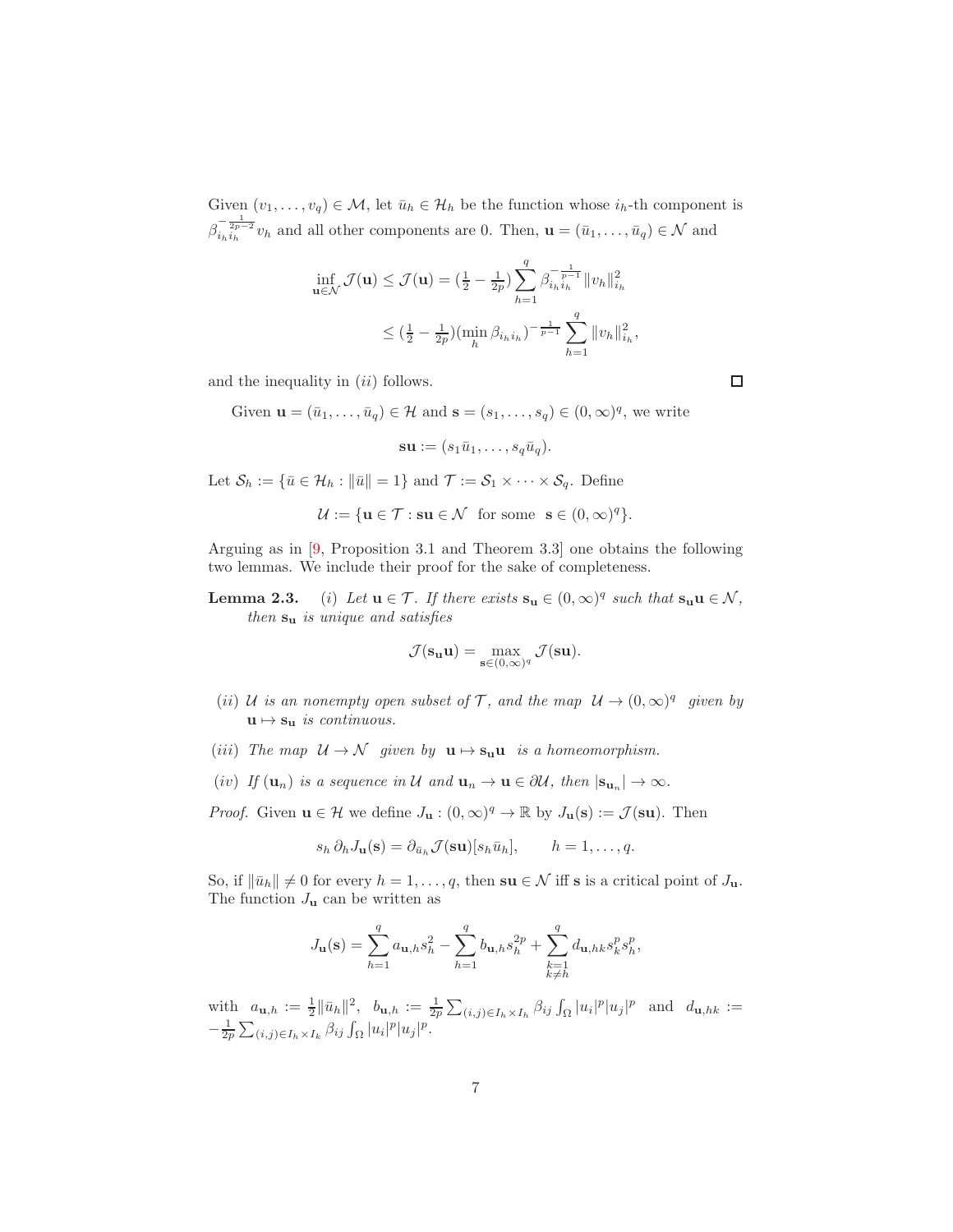(i) : If  $\mathbf{u} \in \mathcal{T}$ , then  $a_{\mathbf{u},h} > 0$ . Assumption  $(B_1)$  implies that  $b_{\mathbf{u},h} > 0$  and  $d_{\mathbf{u},hk} \geq 0$ . By [\[9,](#page-22-1) Lemma 2.2], if  $J_{\mathbf{u}}$  has a critical point  $\mathbf{s}_{\mathbf{u}} \in (0,\infty)^{\ell}$ , then it is unique and it is a global maximum of  $J_{\mathbf{u}}$  in  $(0,\infty)^q$ .

(ii) : Let  $v_1, \ldots, v_q \in H$  be such that  $||v_h||_{\ell_h} = 1$  and  $v_h$  and  $v_k$  have disjoint supports if  $h \neq k$ , and let  $s_h := (\beta_{\ell_h, \ell_h} \int_{\Omega} |v_h|^{2p})^{-1/(2p-2)}$ . Set  $\bar{u}_h :=$  $(0,\ldots,0,v_h),\mathbf{u}:=(\bar{u}_1,\ldots,\bar{u}_q)$  and  $\mathbf{s}:=(s_1,\ldots,s_q).$  Then,  $\mathbf{u}\in\mathcal{T}$  and  $\mathbf{s}\mathbf{u}\in\mathcal{N}$ . Hence,  $\mathcal{U} \neq \emptyset$ .

As  $a_{\mathbf{u},h}, b_{\mathbf{u},h}, d_{\mathbf{u},hk}$  are continuous functions of  $\mathbf{u}$ , [\[9,](#page-22-1) Lemma 2.3] implies that U is open and that the map  $\mathcal{U} \to (0,\infty)^q$  given by  $\mathbf{u} \mapsto \mathbf{s}_\mathbf{u}$  is continuous.

(*iii*) : It follows from (*ii*) that the map  $\mathcal{U} \to \mathcal{N}$  given by  $\mathbf{u} \mapsto \mathbf{s}_{\mathbf{u}} \mathbf{u}$  is continuous. Its inverse is

$$
(\bar{u}_1,\ldots,\bar{u}_q)\mapsto \left(\frac{\bar{u}_1}{\|\bar{u}_1\|},\ldots,\frac{\bar{u}_q}{\|\bar{u}_q\|}\right),\,
$$

which is well defined and continuous.

 $(iv)$ : Let  $(\mathbf{u}_n)$  be a sequence in U such that  $\mathbf{u}_n \to \mathbf{u} \in \partial \mathcal{U}$ . If the sequence  $(\mathbf{s}_{\mathbf{u}_n})$  were bounded, after passing to a subsequence we would have  $\mathbf{s}_{\mathbf{u}_n} \to \mathbf{s}$ . Since  $\mathcal N$  is closed, this would imply that  $\mathbf su \in \mathcal N$  and, hence, that  $\mathbf u \in \mathcal U$ . This is impossible because  $\mathcal U$  is open in  $\mathcal T$ . □

Define  $\Psi : \mathcal{U} \to \mathbb{R}$  by

(2.1) 
$$
\Psi(\mathbf{u}) := \mathcal{J}(\mathbf{s}_{\mathbf{u}} \mathbf{u}) = (\frac{1}{2} - \frac{1}{2p}) |\mathbf{s}_{\mathbf{u}}|^2.
$$

As U is an open subset of the smooth Hilbert submanifold  $\mathcal T$  of  $\mathcal H$ , we may ask whether  $\Psi$  is differentiable. As we shall see below, it is in fact  $C^1$ . We write  $\|\Psi'(\mathbf{u})\|_*$  for the the norm of  $\Psi'(u)$  in the cotangent space  $\mathrm{T}_u^*(\mathcal{T})$  to  $\mathcal{T}$  at u, i.e.,

<span id="page-7-0"></span>
$$
\|\Psi'(\mathbf{u})\|_*:=\sup_{\substack{\mathbf{v}\in\mathrm{T}_{\mathbf{u}}(\mathcal{U})\\ \mathbf{v}\neq 0}}\frac{|\Psi'(\mathbf{u})\mathbf{v}|}{\|\mathbf{v}\|},
$$

where  $T_{\mathbf{u}}(\mathcal{U})$  is the tangent space to  $\mathcal{U}$  at  $\mathbf{u}$ .

Recall that a sequence  $(\mathbf{u}_n)$  in U is called a  $(PS)_c$ -sequence for  $\Psi$  if  $\Psi(\mathbf{u}_n) \rightarrow$ c and  $\|\Psi'(\mathbf{u}_n)\|_* \to 0$ , and  $\Psi$  is said to satisfy the  $(PS)_c$ -condition if every such sequence has a convergent subsequence. Similarly, a  $(PS)_c$ -sequence for  $\mathcal J$  is a sequence  $(\mathbf{u}_n)$  in H such that  $\mathcal{J}(\mathbf{u}_n) \to 0$  and  $\|\mathcal{J}'(\mathbf{u}_n)\|_{\mathcal{H}^{-1}} \to 0$ , and  $\mathcal{J}$  satisfies the  $(PS)_c$ -condition if any such sequence has a convergent subsequence.

Lemma 2.4. (*i*)  $\Psi \in C^1(\mathcal{U}, \mathbb{R}),$ 

$$
\Psi'(\mathbf{u})\mathbf{v} = \mathcal{J}'(\mathbf{s}_{\mathbf{u}}\mathbf{u})[\mathbf{s}_{\mathbf{u}}\mathbf{v}] \quad \text{for all } \mathbf{u} \in \mathcal{U} \text{ and } \mathbf{v} \in \mathrm{T}_{\mathbf{u}}(\mathcal{U}),
$$

and there exists  $d_0 > 0$  such that

$$
d_0 \|\mathcal{J}'(\mathbf{s}_{\mathbf{u}}\mathbf{u})\|_{\mathcal{H}^{-1}} \le \|\Psi'(\mathbf{u})\|_{*} \le |\mathbf{s}_{\mathbf{u}}|_{\infty} \|\mathcal{J}'(\mathbf{s}_{\mathbf{u}}\mathbf{u})\|_{\mathcal{H}^{-1}} \quad \text{for all } \mathbf{u} \in \mathcal{U},
$$

where 
$$
|\mathbf{s}|_{\infty} = \max\{|s_1|,\ldots,|s_q|\}
$$
 if  $\mathbf{s} = (s_1,\ldots,s_q)$ .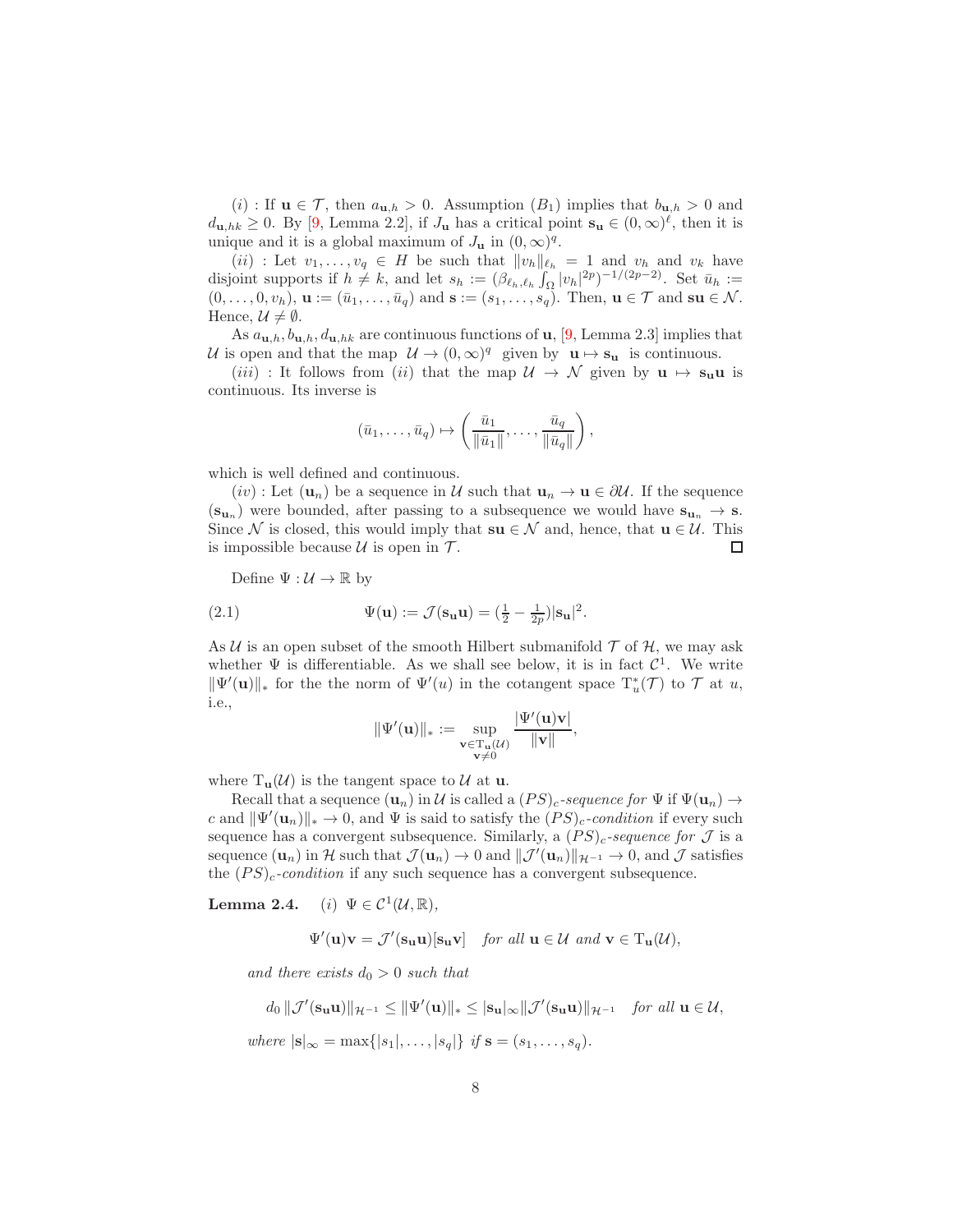- (ii) If  $(\mathbf{u}_n)$  is a  $(PS)_c$ -sequence for  $\Psi$ , then  $(\mathbf{s}_{\mathbf{u}_n}\mathbf{u}_n)$  is a  $(PS)_c$ -sequence for  $\mathcal{J}.$
- (iii) u is a critical point of  $\Psi$  if and only if  $s_u u$  is a critical point of  $\mathcal J$ .
- (iv) If  $(\mathbf{u}_n)$  is a sequence in U and  $\mathbf{u}_n \to \mathbf{u} \in \partial \mathcal{U}$ , then  $\|\Psi(\mathbf{u}_n)\| \to \infty$ .

*Proof.* (i) : Let  $u \in \mathcal{U}$ ,  $v \in T_u(\mathcal{U})$ , and  $\gamma : (-\varepsilon, \varepsilon) \to \mathcal{U}$  be smooth and such that  $\gamma(0) = \mathbf{u}$  and  $\gamma'(0) = \mathbf{v}$ . Fix  $t \in (-\varepsilon, \varepsilon)$ . Recalling that  $\mathcal{J}(\mathbf{s}_{\mathbf{u}} \mathbf{u}) =$  $\max_{\mathbf{s}\in(0,\infty)^q} \mathcal{J}(\mathbf{s}\mathbf{u})$  and applying the mean value theorem to the function  $\tau \mapsto$  $\mathcal{J}(\mathbf{s}_{\gamma(t)}\gamma'(\tau t))$  we obtain

$$
\Psi(\gamma(t)) - \Psi(u) = \mathcal{J}(\mathbf{s}_{\gamma(t)}\gamma(t)) - \mathcal{J}(\mathbf{s}_{\mathbf{u}}\mathbf{u}) \le \mathcal{J}(\mathbf{s}_{\gamma(t)}\gamma(t)) - \mathcal{J}(\mathbf{s}_{\gamma(t)}\mathbf{u})
$$
  
=  $t \mathcal{J}'(\mathbf{s}_{\gamma(t)}\gamma(\tau_1 t)) [\mathbf{s}_{\gamma(t)}\gamma'(\tau_1 t)]$ 

for some  $\tau_1 \in (0,1)$ . Similarly,

$$
\Psi(\gamma(t)) - \Psi(u) \geq t \mathcal{J}'(\mathbf{s_u}\gamma(\tau_2 t)) \left[\mathbf{s_u}\gamma'(\tau_2 t)\right]
$$

for some  $\tau_2 \in (0,1)$ . Therefore,

$$
\Psi'(\mathbf{u})\mathbf{v} = \lim_{t \to 0} \frac{\Psi(\gamma(t)) - \Psi(u)}{t} = \mathcal{J}'(\mathbf{s}_{\mathbf{u}}\mathbf{u})[\mathbf{s}_{\mathbf{u}}\mathbf{v}].
$$

It follows that  $\Psi$  is of class  $\mathcal{C}^1$  in  $\mathcal{U}$ .

As  $T_{\mathbf{u}}(\mathcal{U}) = \{(\bar{v}_1, \ldots, \bar{v}_q) \in \mathcal{H} : \langle \bar{u}_h, \bar{v}_h \rangle = 0 \text{ for each } h = 1, \ldots, q\}$ , we have that  $\mathcal{H} = \mathrm{T}_{\mathbf{u}}(\mathcal{U}) \oplus \{(t_1\bar{u}_1,\ldots,t_q\bar{u}_q): t_i \in \mathbb{R}\}$  for every  $\mathbf{u} = (\bar{u}_1,\ldots,\bar{u}_q) \in \mathcal{U}$ . Since  $\mathbf{s}_\mathbf{u} \mathbf{u} \in \mathcal{N}$  and  $s_h > 0$ , we conclude that

$$
\sup_{\substack{\mathbf{v}\in \mathrm{T}_{\mathbf{u}}(\mathcal{U})\\ \mathbf{v}\neq 0}}\frac{\mathcal{J}'(\mathbf{s}_{\mathbf{u}}\mathbf{u})[\mathbf{s}_{\mathbf{u}}\mathbf{v}]}{\|\mathbf{s}_{\mathbf{u}}\mathbf{v}\|}=\sup_{\substack{\mathbf{w}\in \mathcal{H}\\ \mathbf{w}\neq 0}}\frac{\mathcal{J}'(\mathbf{s}_{\mathbf{u}}\mathbf{u})[\mathbf{w}]}{\|\mathbf{w}\|}.
$$

On the other hand, for every  $\mathbf{v} \in T_{\mathbf{u}}(\mathcal{U}), \mathbf{v} \neq \mathbf{0}$ , we have that

$$
\min_h s_{\mathbf{u},h} \frac{\mathcal{J}'(\mathbf{s}_{\mathbf{u}}\mathbf{u})[\mathbf{s}_{\mathbf{u}}\mathbf{v}]}{\|\mathbf{s}_{\mathbf{u}}\mathbf{v}\|} \le \frac{|\Psi'(\mathbf{u})\mathbf{v}|}{\|\mathbf{v}\|} = \frac{\mathcal{J}'(\mathbf{s}_{\mathbf{u}}\mathbf{u})[\mathbf{s}_{\mathbf{u}}\mathbf{v}]}{\|\mathbf{v}\|} \le \max_h s_{\mathbf{u},h} \frac{\mathcal{J}'(\mathbf{s}_{\mathbf{u}}\mathbf{u})[\mathbf{s}_{\mathbf{u}}\mathbf{v}]}{\|\mathbf{s}_{\mathbf{u}}\mathbf{v}\|},
$$

where  $\mathbf{s_u} = (s_{\mathbf{u},1}, \ldots, s_{\mathbf{u},q})$ . By Lemma 2.2,  $\min_{h=1,\ldots,q} s_{\mathbf{u},h} \geq d_0$  for every  $u \in \mathcal{U}$ . Taking the supremum over all  $v \in T_u(\mathcal{U}), v \neq 0$ , we obtain the inequalities stated in (i).

Statements  $(ii)$  and  $(iii)$  follow immediately from  $(i)$ , and statement  $(iv)$ follows from Lemma  $2.3(iv)$  and  $(2.1)$ .  $\Box$ 

<span id="page-8-0"></span>**Theorem 2.5.** Assume  $(A_1)$  and  $(B_1)$ . If J satisfies the  $(PS)_{c_0}$ -condition at  $c_0 := \inf_{\mathcal{N}} \mathcal{J}$ , then the system [\(1.1\)](#page-0-0) has a least energy block-wise nontrivial solution.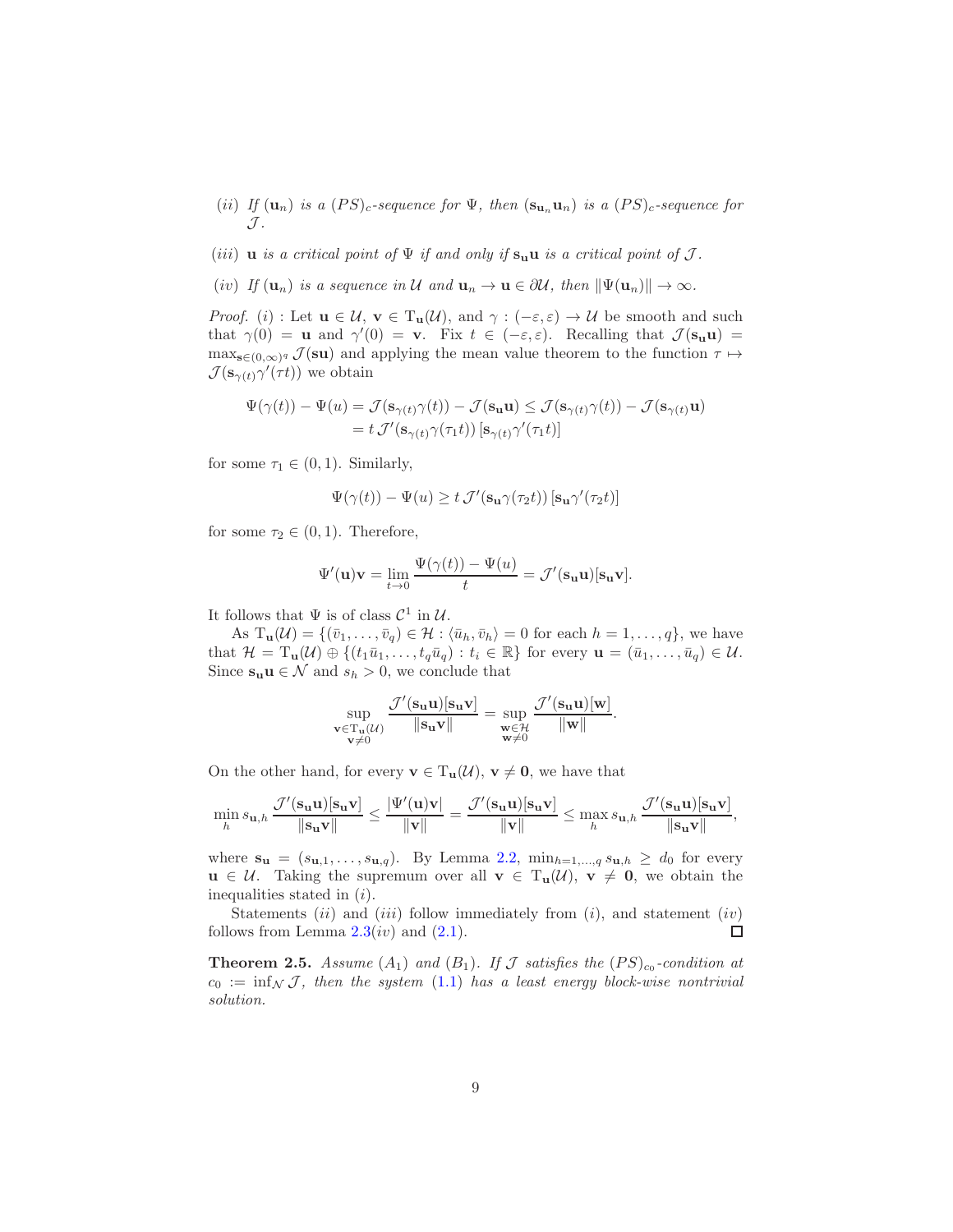*Proof.* Let  $(\mathbf{w}_n)$  be a minimizing sequence for  $\Psi$  in  $\mathcal{U}$ . Lemma 2.4(*iv*) implies that  $U$  is positively invariant under the negative pseudogradient flow of  $\Psi$ , so the deformation lemma [\[21,](#page-23-8) Lemma 5.15] and Ekeland's variational principle [\[21,](#page-23-8) Lemma 8.5] hold true and we may assume that  $(\mathbf{w}_n)$  is a  $(PS)_{c_0}$ -sequence for **V**. As  $\mathcal J$  satisfies the  $(PS)_{c_0}$ -condition, we derive from Lemmas 2.4(*ii*) and 2.3(*iii*) that, passing to a subsequence,  $w_n \to w$  and w is a minimum of  $\Psi$ . Then  $\mathbf{u} := \mathbf{s_w w}$  is a minimum of  $\mathcal J$  on  $\mathcal N$  and Lemma 2.4(*iii*) asserts that it is a critical point of  $\mathcal{J}$ .  $\Box$ 

*Proof of Theorem* [1.1](#page-1-0). A standard argument shows that, if assumption  $(A_2)$ holds true, then  $\mathcal J$  satisfies the  $(PS)_{c_0}$ -condition. So this result follows from Theorem [2.5.](#page-8-0)  $\Box$ 

# <span id="page-9-0"></span>3 Existence of a fully nontrivial solution

We assume thoughout  $(A_1)$  and  $(B_1)$ . Our aim is to show that, if  $(B_2)$  holds true, no semitrivial function in  $\mathcal N$  can be a minimizer of  $\mathcal J$  on  $\mathcal N$ .

<span id="page-9-1"></span>Let  $u \in \mathcal{N}$  be semitrivial. To simplify notation we assume that

(3.1) 
$$
\mathbf{u} = (0, u_2, \dots, u_\ell) = (\bar{u}_1, \dots, \bar{u}_q)
$$
 with  $u_i \in H_i$ ,  $\bar{u}_h \in \mathcal{H}_q$ .

Given  $\varphi \in H$  and  $\varepsilon > 0$  define

$$
\mathbf{u}_{\varepsilon} := (\bar{u}_{\varepsilon,1}, \bar{u}_2, \dots, \bar{u}_q) \quad \text{with} \quad \bar{u}_{\varepsilon,1} := (\varepsilon \varphi, u_2, \dots, u_{\ell_1}) \in \mathcal{H}_1.
$$

Set  $\hat{I}_1 := I_1 \setminus \{1\}$  and  $\hat{I}_h := I_h$  if  $h = 2, \ldots, q$ .

<span id="page-9-2"></span>**Lemma 3.1.** There exist  $\varepsilon_0 > 0$  and  $a C^1$ -map  $\mathbf{t} : (-\varepsilon_0, \varepsilon_0) \to (0, \infty)^q$  satisfying  $\mathbf{t}(\varepsilon)\mathbf{u}_{\varepsilon} \in \mathcal{N}, \ \mathbf{t}(0) = (1, \ldots, 1) \ \text{and} \ \mathbf{t}'(0) = (0, \ldots, 0).$ 

*Proof.* For  $\varepsilon \in \mathbb{R}$  and  $\mathbf{t} = (t_1, \ldots, t_q) \in (0, \infty)^q$  define

$$
F_1(\varepsilon, \mathbf{t}) := \partial_{\bar{u}_1} \mathcal{J}(\mathbf{t} \mathbf{u}_{\varepsilon}) [t_1 \bar{u}_{\varepsilon,1}]
$$
  
\n
$$
= t_1^2 \varepsilon^2 ||\varphi||_1^2 + t_1^2 ||\bar{u}_1||^2 - t_1^{2p} \varepsilon^{2p} \beta_{11} \int_{\Omega} |\varphi|^{2p}
$$
  
\n
$$
- 2t_1^{2p} |\varepsilon|^p \sum_{j \in \hat{I}_1} \beta_{1j} \int_{\Omega} |\varphi|^p |u_j|^p - t_1^{2p} \sum_{(i,j) \in \hat{I}_1 \times \hat{I}_1} \beta_{ij} \int_{\Omega} |u_i|^p |u_j|^p
$$
  
\n
$$
- t_1^p |\varepsilon|^p \sum_{k=2}^q \sum_{j \in I_k} t_k^p \beta_{1j} \int_{\Omega} |\varphi|^p |u_j|^p - t_1^p \sum_{k=2}^q t_k^p \sum_{(i,j) \in \hat{I}_1 \times I_k} \beta_{ij} \int_{\Omega} |u_i|^p |u_j|^p,
$$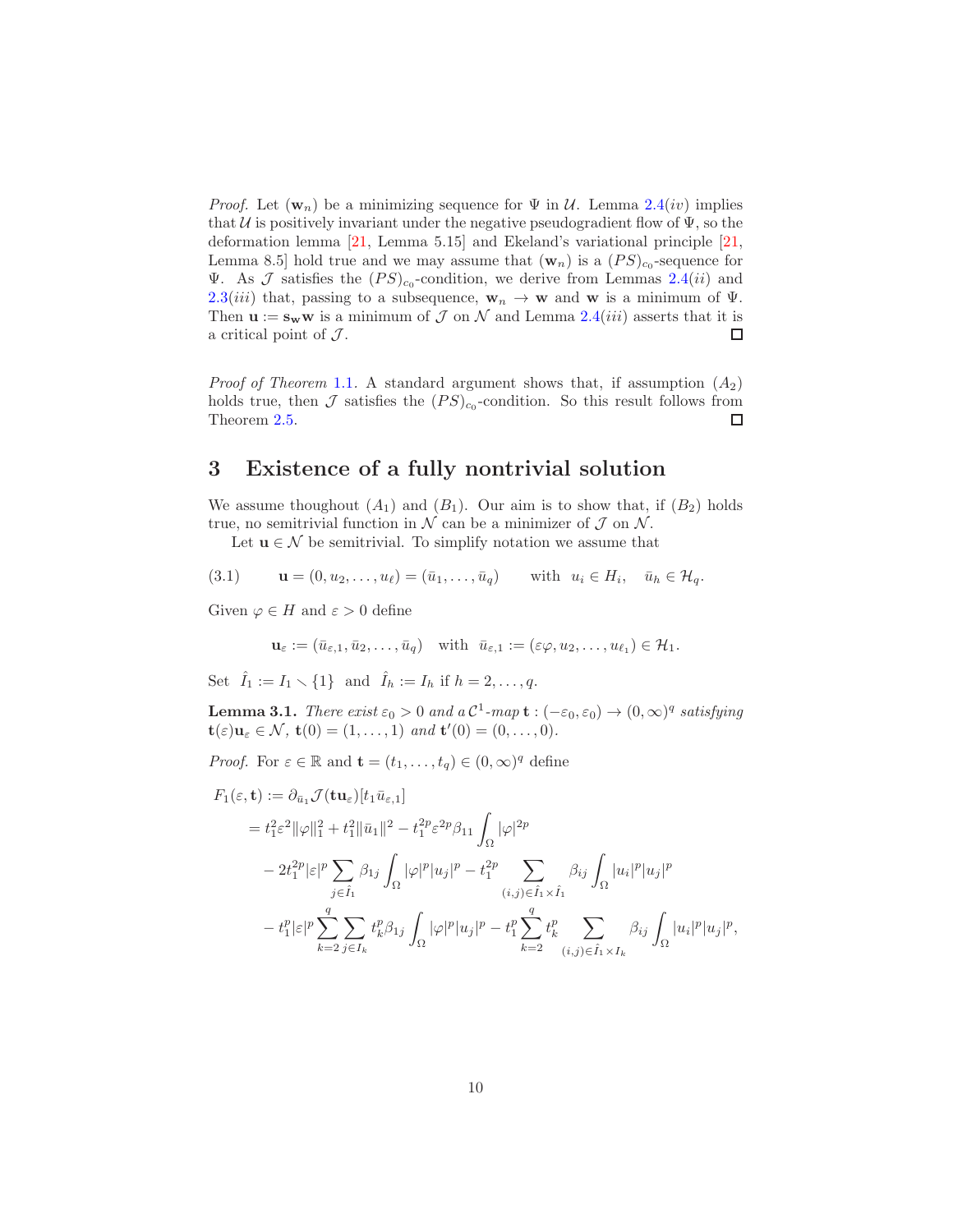and for  $h = 2, \ldots, q$ ,

$$
F_h(\varepsilon, \mathbf{t}) := \partial_{\bar{u}_h} \mathcal{J}(\mathbf{t} \mathbf{u}_{\varepsilon}) [t_h \bar{u}_h]
$$
  
\n
$$
= t_h^2 \|\bar{u}_h\|^2 - t_h^{2p} \sum_{(i,j) \in I_h \times I_h} \beta_{ij} \int_{\Omega} |u_i|^p |u_j|^p - t_h^p t_1^p |\varepsilon|^p \sum_{i \in I_h} \beta_{i1} \int_{\Omega} |u_i|^p |\varphi|^p
$$
  
\n
$$
- t_h^p t_1^p \sum_{(i,j) \in I_h \times \hat{I}_1} \beta_{ij} \int_{\Omega} |u_i|^p |u_j|^p - t_h^p \sum_{\substack{k=2 \ k \neq h}}^q t_k^p \sum_{(i,j) \in I_h \times I_k} \beta_{ij} \int_{\Omega} |u_i|^p |u_j|^p.
$$

We shall apply the implicit function theorem to the  $\mathcal{C}^1$ -map  $\mathbf{F} = (F_1, \ldots, F_q)$ :  $\mathbb{R} \times (0, \infty)^q \to \mathbb{R}^q$ . Set  $\mathbf{1} = (1, \ldots, 1)$ . Note that, as  $\mathbf{u} \in \mathcal{N}$ ,

<span id="page-10-0"></span>(3.2)

$$
F_h(0,1) = \|\bar{u}_h\|^2 - \sum_{(i,j)\in\hat{I}_h\times\hat{I}_h} \beta_{ij} \int_{\Omega} |u_i|^p |u_j|^p - \sum_{\substack{k=1 \ k\neq h}}^q \sum_{(i,j)\in\hat{I}_h\times\hat{I}_k} \beta_{ij} \int_{\Omega} |u_i|^p |u_j|^p
$$
  
=  $\partial_{\bar{u}_h} \mathcal{J}(\mathbf{u}_\varepsilon)[\bar{u}_h] = 0$  for every  $h = 1,\ldots,q$ .

Using this identity we obtain

<span id="page-10-1"></span>(3.3)

$$
a_{hh} := \partial_{t_h} F_h(0, 1)
$$
  
\n
$$
= 2 \|\bar{u}_h\|^2 - 2p \sum_{(i,j) \in \hat{I}_h \times \hat{I}_h} \beta_{ij} \int_{\Omega} |u_i|^p |u_j|^p - p \sum_{\substack{k=1 \ k \neq h}}^q \sum_{(i,j) \in \hat{I}_h \times \hat{I}_k} \beta_{ij} \int_{\Omega} |u_i|^p |u_j|^p
$$
  
\n
$$
= (2 - 2p) \sum_{(i,j) \in \hat{I}_h \times \hat{I}_h} \beta_{ij} \int_{\Omega} |u_i|^p |u_j|^p + (2 - p) \sum_{\substack{k=1 \ k \neq h}}^q \sum_{(i,j) \in \hat{I}_h \times \hat{I}_k} \beta_{ij} \int_{\Omega} |u_i|^p |u_j|^p
$$
  
\n
$$
< p \sum_{\substack{k=1 \ k \neq h}}^q \sum_{(i,j) \in \hat{I}_h \times \hat{I}_k} \beta_{ij} \int_{\Omega} |u_i|^p |u_j|^p \le 0.
$$

Furthermore, we have

<span id="page-10-2"></span>(3.4) 
$$
a_{hk} := \frac{\partial F_h}{\partial t_k}(0,1) = -p \sum_{(i,j) \in \hat{I}_h \times \hat{I}_k} \beta_{ij} \int_{\Omega} |u_i|^p |u_j|^p > 0 \quad \text{if } h \neq k.
$$

The Jacobian matrix of  $\bf{F}$  with respect to  $\bf{t}$  at the point  $(0,1)$  is strictly diagonally dominant, i.e.

$$
|a_{hh}| > \sum_{h \neq k} |a_{hk}| \quad \text{for every } h = 1, \dots, q.
$$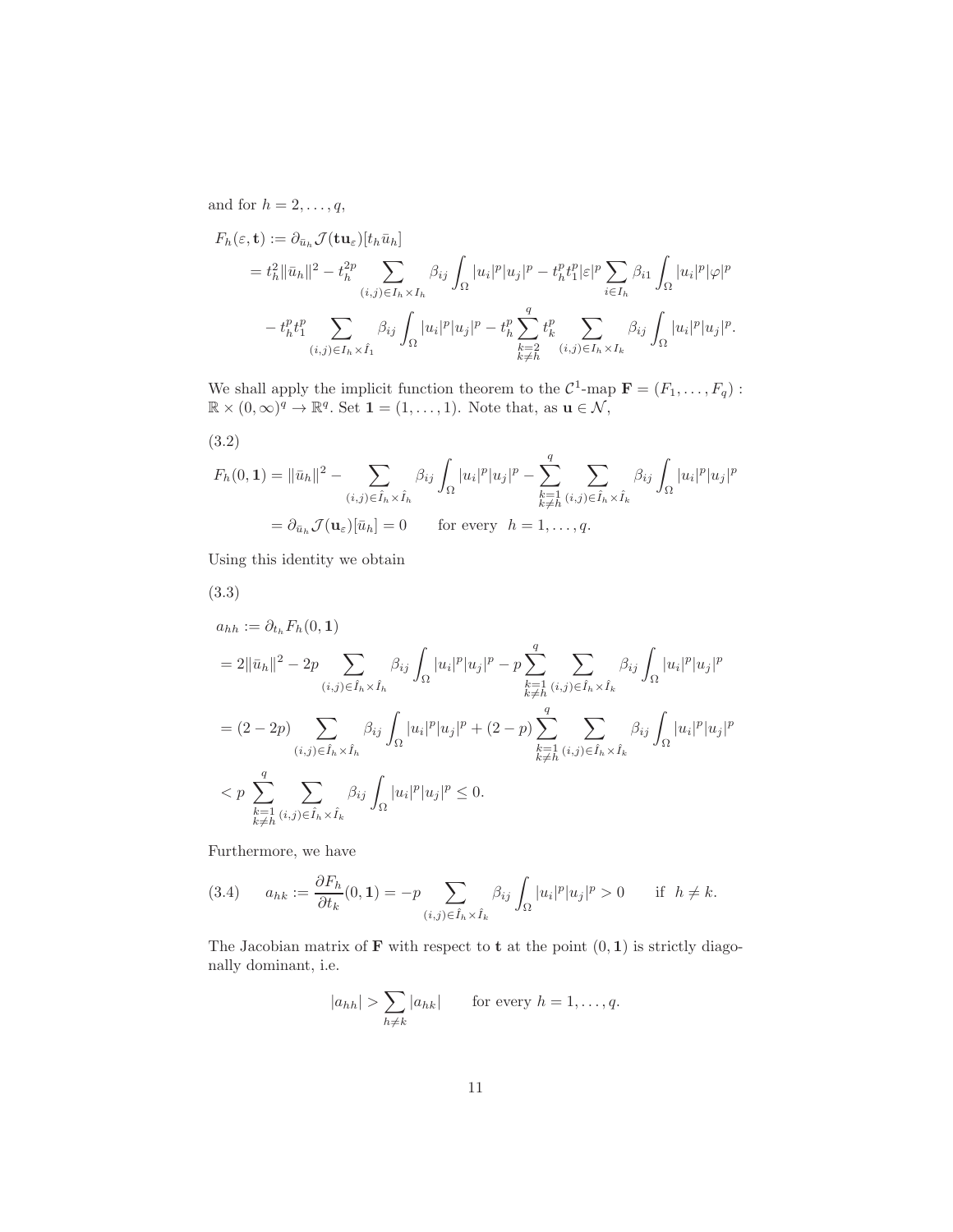Indeed, [\(3.2\)](#page-10-0) yields

$$
|a_{hh}| - \sum_{h \neq k} |a_{hk}| = -a_{hh} - \sum_{h \neq k} a_{hk}
$$
  
=  $(2p - 2) \sum_{(i,j) \in \hat{I}_h \times \hat{I}_h} \beta_{ij} \int_{\Omega} |u_i|^p |u_j|^p + (p - 2) \sum_{\substack{k=1 \ k \neq h}}^q \sum_{(i,j) \in \hat{I}_h \times \hat{I}_k} \beta_{ij} \int_{\Omega} |u_i|^p |u_j|^p$   
+  $p \sum_{\substack{k=1 \ k \neq h}}^q \sum_{(i,j) \in \hat{I}_h \times \hat{I}_k} \beta_{ij} \int_{\Omega} |u_i|^p |u_j|^p$   
=  $(2p - 2) ||\bar{u}_h||^2 > 0$ .

The Levy-Desplanques theorem asserts that a strictly diagonally dominant matrix is non-singular. So, by the implicit function theorem, there exist  $\varepsilon_0 > 0$ and a  $\mathcal{C}^1$ -map  $\mathbf{t} : (-\varepsilon_0, \varepsilon_0) \to (0, \infty)^q$  satisfying  $\mathbf{t}(0) = \mathbf{1}$ ,

$$
F_h(\varepsilon, \mathbf{t}(\varepsilon)) = 0
$$
 for every  $\varepsilon \in (-\varepsilon_0, \varepsilon_0), h = 1, ..., q$ ,

<span id="page-11-0"></span>i.e., 
$$
\mathbf{t}(\varepsilon)\mathbf{u}_{\varepsilon} \in \mathcal{N}
$$
, and  $\mathbf{t}'(\varepsilon) = -\partial_{\mathbf{t}} \mathbf{F}(\varepsilon, \mathbf{t}(\varepsilon))^{-1} \circ \partial_{\varepsilon} \mathbf{F}(\varepsilon, \mathbf{t}(\varepsilon))$ . As  
\n(3.5)\n
$$
\partial_{\varepsilon} F_1(\varepsilon, \mathbf{t}) = 2\varepsilon t_1^2 \|\varphi\|_1^2 - 2p\varepsilon^{2p-1} t_1^{2p} \beta_{11} \int |\varphi|^{2p}
$$

$$
\partial_{\varepsilon} F_1(\varepsilon, \mathbf{t}) = 2\varepsilon t_1^2 \|\varphi\|_1^2 - 2p\varepsilon^{2p-1} t_1^{2p} \beta_{11} \int_{\Omega} |\varphi|^{2p}
$$

$$
- (2p) |\varepsilon|^{p-2} \varepsilon t_1^{2p} \sum_{j \in \hat{I}_1} \beta_{1j} \int_{\Omega} |\varphi|^p |u_j|^p - p |\varepsilon|^{p-2} \varepsilon t_1^p \sum_{k=2}^q \sum_{j \in I_k} t_k^p \beta_{1j} \int_{\Omega} |\varphi|^p |u_j|^p
$$

$$
\partial_{\varepsilon} F_h(\varepsilon, \mathbf{t}) = -p |\varepsilon|^{p-2} \varepsilon t_h^p t_1^p \sum_{i \in I_h} \beta_{i1} \int_{\Omega} |u_i|^p |\varphi|^p \quad \text{if } h = 2, \dots, q,
$$

we conclude that  $\mathbf{t}'(0) = \mathbf{0}$ , as claimed.

<span id="page-11-1"></span>**Remark 3.2.** For  $p = 2$  the map **t** is of class  $\mathcal{C}^2$  and its second derivative at 0 solves the system  $\partial_t \mathbf{F}(0,1) \mathbf{t}''(0) + \partial_{\varepsilon} \mathbf{F}(0,1) = 0$ , i.e.,

 $\Box$ 

$$
\begin{cases} \sum_{k=1}^{q} a_{1k} t_k''(0) = -2 \|\varphi\|_1^2 + 4 \sum_{j \in \hat{I}_1} \beta_{1j} \int_{\Omega} |\varphi|^2 |u_j|^2 + 2 \sum_{k=2}^{q} \sum_{j \in \hat{I}_k} \beta_{1j} \int_{\Omega} |\varphi|^2 |u_j|^2 \\ \sum_{k=1}^{q} a_{hk} t_k''(0) = 2 \sum_{j \in \hat{I}_h} \beta_{1j} \int_{\Omega} |\varphi|^2 |u_j|^2 \quad \text{if } h = 2, \dots, q, \end{cases}
$$

with  $a_{hk}$  as in the previous lemma, i.e.,

$$
a_{hk} = -2 \sum_{(i,j)\in \hat{I}_h \times \hat{I}_k} \beta_{ij} \int_{\Omega} |u_i|^2 |u_j|^2.
$$

As a consequence,

$$
\sum_{h,k=1}^{q} a_{hk} t_k''(0) = -2\|\varphi\|_1^2 + 4\sum_{h=1}^{q} \sum_{j \in \hat{I}_h} \beta_{1j} \int_{\Omega} |\varphi|^2 |u_j|^2.
$$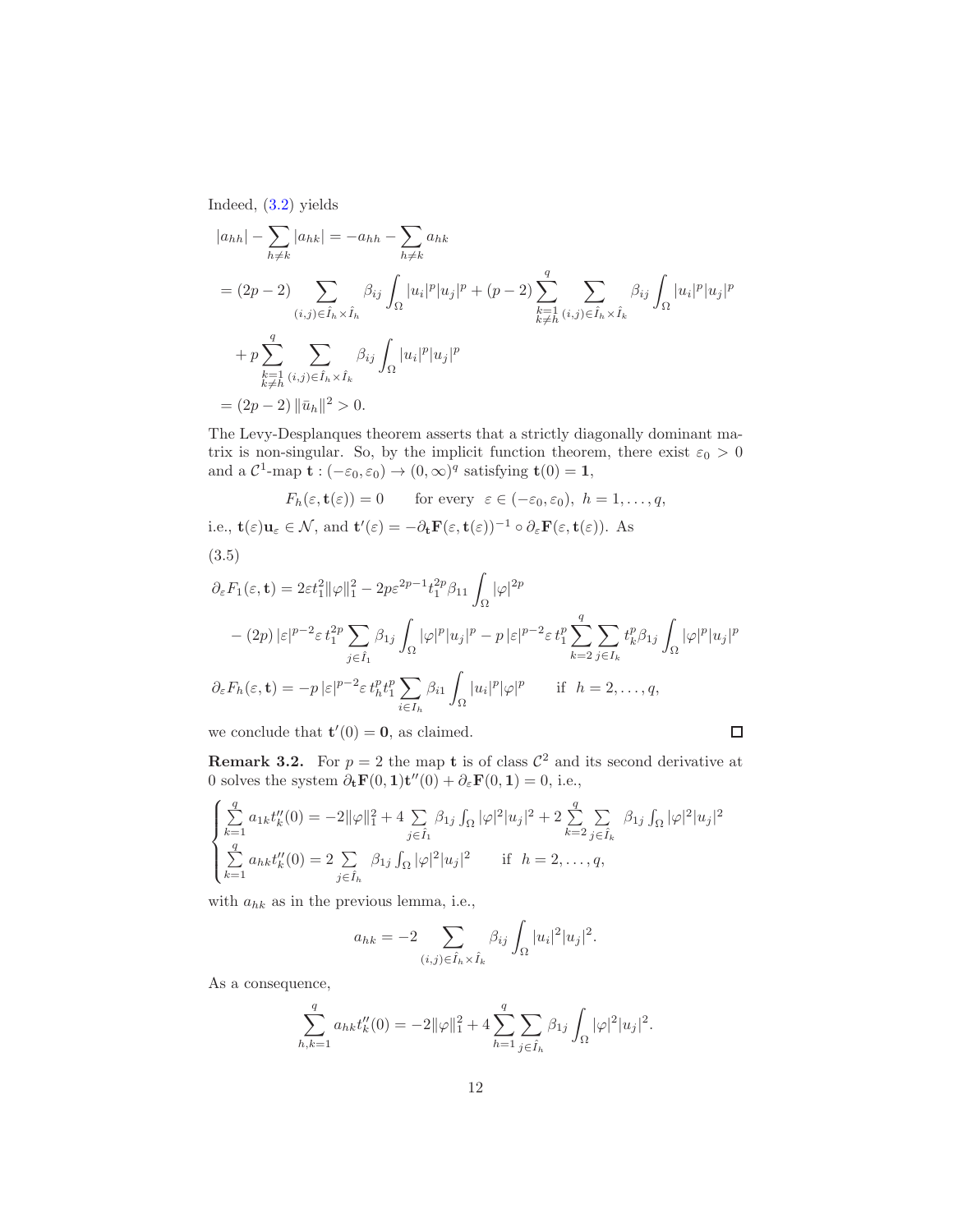<span id="page-12-2"></span>**Lemma 3.3.** If  $p < 2$  then, for small enough  $\varepsilon > 0$ ,

$$
\mathcal{J}(\mathbf{t}(\varepsilon)\mathbf{u}_{\varepsilon}) - \mathcal{J}(\mathbf{u}) = \varepsilon^{p} \Big( -\frac{1}{p} \sum_{k=1}^{q} \sum_{j \in \hat{I}_{k}} \beta_{1j} \int_{\Omega} |\varphi|^{p} |u_{j}|^{p} + o(1) \Big).
$$

*Proof.* Since  $\mathbf{u} \in \mathcal{N}$  and  $\mathbf{t}(\varepsilon)\mathbf{u}_{\varepsilon} \in \mathcal{N}$  we have that

$$
\mathcal{J}(\mathbf{u}) = \left(\frac{1}{2} - \frac{1}{2p}\right) \left(\sum_{h,k=1}^{q} \sum_{(i,j) \in \hat{I}_h \times \hat{I}_k} \beta_{ij} \int_{\Omega} |u_i|^p |u_j|^p\right)
$$

and, writing  $\mathbf{t}(\varepsilon) = (t_1, \ldots, t_q)$  where  $t_h = t_h(\varepsilon)$ ,

$$
\mathcal{J}(\mathbf{t}(\varepsilon)\mathbf{u}_{\varepsilon}) = \left(\frac{1}{2} - \frac{1}{2p}\right) \left(t_1^{2p}\beta_{11} \int_{\Omega} |\varepsilon\varphi|^{2p} + 2 \sum_{k=1}^q t_1^p t_k^p \sum_{j \in \hat{I}_k} \beta_{1j} \int_{\Omega} |\varepsilon\varphi|^p |u_j|^p + \sum_{h,k=1}^q t_h^p t_k^p \sum_{(i,j) \in \hat{I}_h \times \hat{I}_k} \beta_{ij} \int_{\Omega} |u_i|^p |u_j|^p\right).
$$

Therefore,

<span id="page-12-0"></span>(3.6)

$$
\mathcal{J}(\mathbf{t}(\varepsilon)\mathbf{u}_{\varepsilon}) - \mathcal{J}(\mathbf{u}) = \frac{p-1}{2p} \Big( t_1^{2p} \beta_{11} \int_{\Omega} |\varepsilon \varphi|^{2p} + 2 \sum_{k=1}^q t_1^p t_k^p \sum_{j \in \hat{I}_k} \beta_{1j} \int_{\Omega} |\varepsilon \varphi|^p |u_j|^p
$$
  
+ 
$$
\sum_{h,k=1}^q (t_h^p t_k^p - 1) \sum_{(i,j) \in \hat{I}_h \times \hat{I}_k} \beta_{ij} \int_{\Omega} |u_i|^p |u_j|^p \Big)
$$
  
= 
$$
\frac{p-1}{2p} \Big( 2\varepsilon^p \sum_{k=1}^q \sum_{j \in \hat{I}_k} \beta_{1j} \int_{\Omega} |\varphi|^p |u_j|^p + o(\varepsilon^p)
$$
  
+ 
$$
\sum_{h,k=1}^q (t_h^p t_k^p - 1) \sum_{(i,j) \in \hat{I}_h \times \hat{I}_k} \beta_{ij} \int_{\Omega} |u_i|^p |u_j|^p \Big).
$$

Set

<span id="page-12-1"></span>(3.7) 
$$
b_{hk} := \sum_{(i,j) \in \hat{I}_h \times \hat{I}_k} \beta_{ij} \int_{\Omega} |u_i|^p |u_j|^p \qquad h, k = 1, ..., q.
$$

To estimate [\(3.6\)](#page-12-0) we need to expand the function

$$
\sum_{h,k=1}^q (t^p_h(\varepsilon)t^p_k(\varepsilon) - 1) b_{hk}.
$$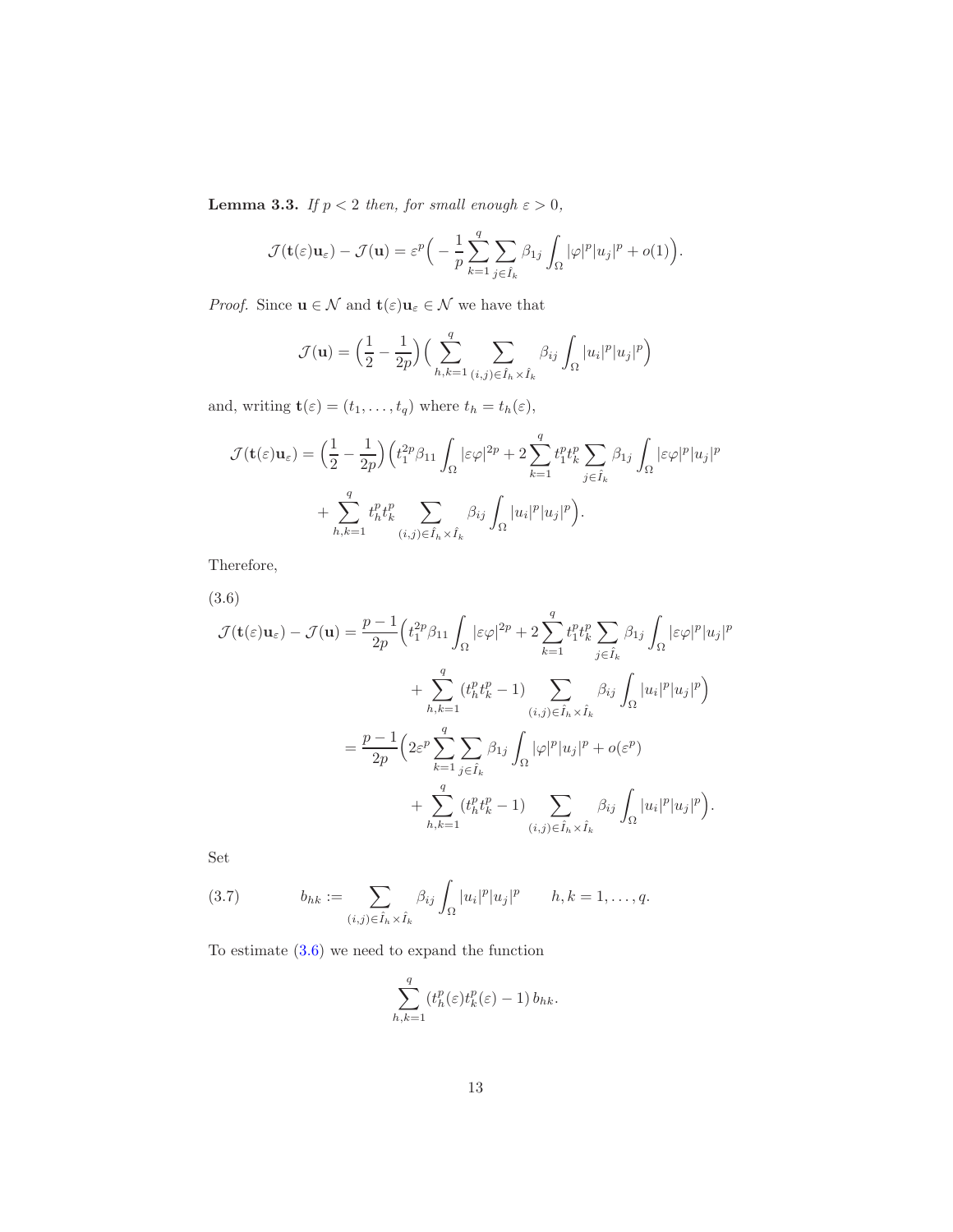As  $p < 2$  we derive from  $(3.5)$  that

<span id="page-13-4"></span>(3.8)  
\n
$$
T_1 := \lim_{\varepsilon \to 0^+} \frac{\partial_{\varepsilon} F_1(\varepsilon, \mathbf{t}(\varepsilon))}{\varepsilon^{p-1}} = -2p \sum_{j \in \hat{I}_1} \beta_{1j} \int_{\Omega} |\varphi|^p |u_j|^p - p \sum_{k=2}^q \sum_{j \in I_k} \beta_{1j} \int_{\Omega} |\varphi|^p |u_j|^p
$$
\n
$$
T_h := \lim_{\varepsilon \to 0^+} \frac{\partial_{\varepsilon} F_h(\varepsilon, \mathbf{t}(\varepsilon))}{\varepsilon^{p-1}} = -p \sum_{i \in I_h} \beta_{i1} \int_{\Omega} |u_i|^p |\varphi|^p \quad \text{if } h = 2, \dots, q.
$$

So, since  $\partial_t \mathbf{F}(\varepsilon, \mathbf{t}(\varepsilon)) \mathbf{t}'(\varepsilon) + \partial_\varepsilon \mathbf{F}(\varepsilon, \mathbf{t}(\varepsilon)) = \mathbf{0}$ , we conclude that

<span id="page-13-0"></span>(3.9) 
$$
\lim_{\varepsilon \to 0^+} \frac{t'_h(\varepsilon)}{\varepsilon^{p-1}} = \tau_h \in \mathbb{R} \quad \text{for every } h = 1, \dots, q,
$$

and

<span id="page-13-1"></span>(3.10) 
$$
\partial_t \mathbf{F}(0,1)\boldsymbol{\tau} + \mathbf{T} = \mathbf{0},
$$

where  $\tau = (\tau_1, \ldots, \tau_q)$  and  $\mathbf{T} = (T_1, \ldots, T_q)$ . From [\(3.9\)](#page-13-0) and L'Hôpital's rule we get

<span id="page-13-2"></span>(3.11) 
$$
t^p_h(\varepsilon) t^p_k(\varepsilon) - 1 = (\tau_h + \tau_k) \varepsilon^p + o(\varepsilon^p),
$$

and from  $(3.10), (3.3), (3.4)$  $(3.10), (3.3), (3.4)$  $(3.10), (3.3), (3.4)$  $(3.10), (3.3), (3.4)$  and  $(3.7)$  we derive

<span id="page-13-3"></span>(3.12) 
$$
- \sum_{h=1}^{q} T_h = \sum_{h,k=1}^{q} a_{hk} \tau_k
$$

$$
= (2 - 2p) \sum_{h=1}^{q} b_{hh} + (2 - p) \sum_{\substack{h,k=1 \\ k \neq h}}^{q} b_{hk} \tau_h - p \sum_{\substack{h,k=1 \\ k \neq h}}^{q} b_{hk} \tau_h
$$

$$
= 2(1 - p) \sum_{h,k=1}^{q} b_{hk} \tau_h.
$$

Now, [\(3.11\)](#page-13-2), [\(3.12\)](#page-13-3) and [\(3.8\)](#page-13-4) yield

$$
\sum_{h,k=1}^{q} (t_h^p(\varepsilon) t_k^p(\varepsilon) - 1) b_{hk} = \varepsilon^p \Big( \sum_{h,k=1}^{q} (\tau_h + \tau_k) b_{hk} + o(1) \Big)
$$
  

$$
= \varepsilon^p \Big( \frac{1}{p-1} \sum_{h=1}^{q} T_h + o(1) \Big)
$$
  

$$
= \varepsilon^p \Big( -\frac{2p}{p-1} \sum_{h=1}^{q} \sum_{j \in \hat{I}_h} \beta_{1j} \int_{\Omega} |\varphi|^p |u_j|^p + o(1) \Big)
$$

Going back to  $(3.6)$  we conclude that

$$
\mathcal{J}(\mathbf{t}(\varepsilon)\mathbf{u}_{\varepsilon}) - \mathcal{J}(\mathbf{u}) = \varepsilon^{p} \Big( -\frac{1}{p} \sum_{h=1}^{q} \sum_{j \in \hat{I}_{h}} \beta_{1j} \int_{\Omega} |\varphi|^{p} |u_{j}|^{p} + o(1) \Big),
$$

as claimed.

.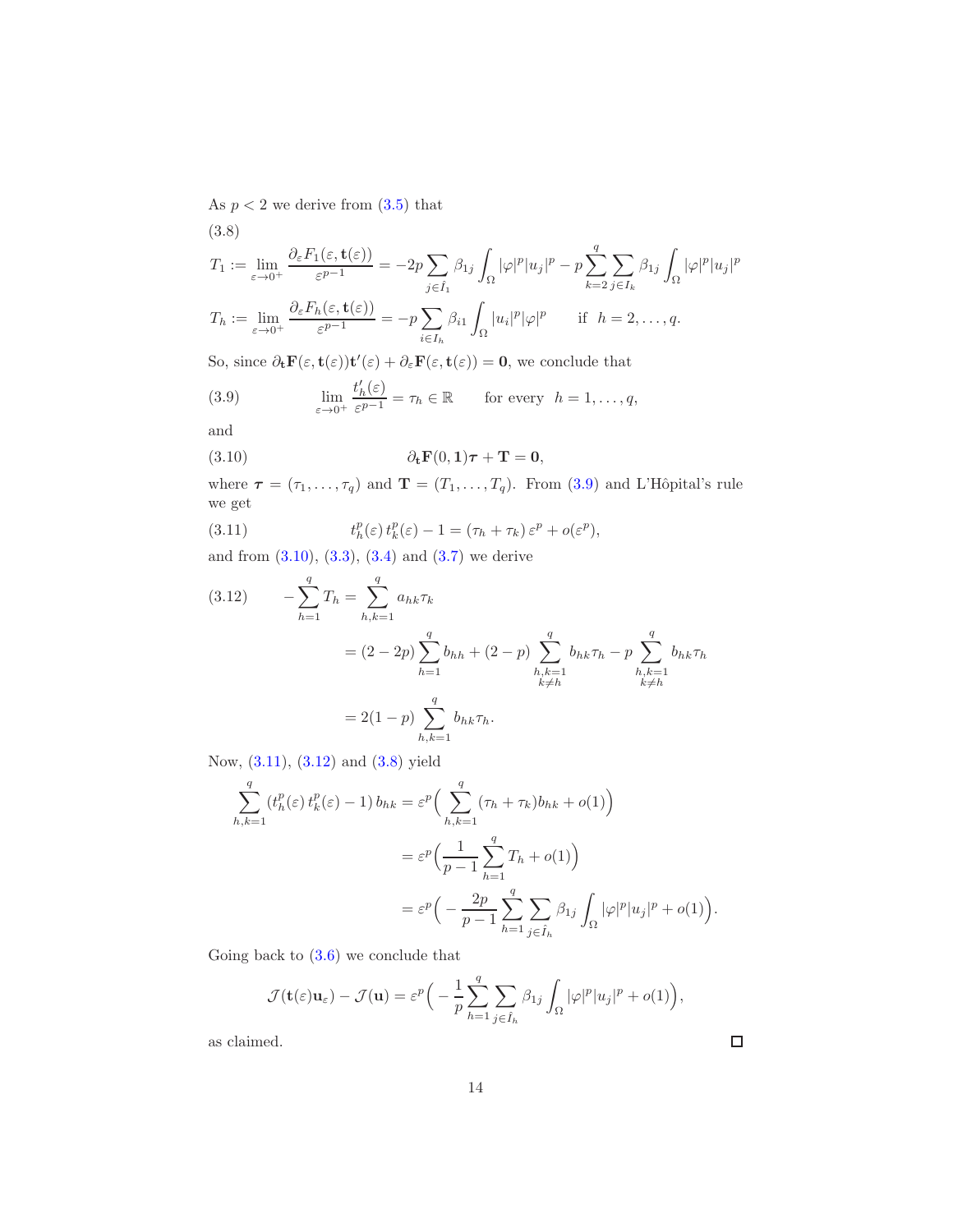<span id="page-14-0"></span>**Lemma 3.4.** If  $p = 2$  then, for small enough  $\varepsilon > 0$ ,

$$
\mathcal{J}(\mathbf{t}(\varepsilon)\mathbf{u}_{\varepsilon}) - \mathcal{J}(\mathbf{u}) = \varepsilon^2 \Big( \|\varphi\|_1^2 - \sum_{k=1}^q \sum_{j \in \hat{I}_k} \beta_{1j} \int_{\Omega} |\varphi|^2 |u_j|^2 + o(1) \Big).
$$

*Proof.* As **t** is of class  $\mathcal{C}^2$  when  $p = 2$ , from and Taylor's expansion for  $t_h^2 t_k^2$  we derive

$$
\mathcal{J}(\mathbf{t}(\varepsilon)\mathbf{u}_{\varepsilon}) - \mathcal{J}(\mathbf{u}) = \varepsilon^{2} \Big( \sum_{k=1}^{q} \sum_{j \in \hat{I}_{k}} \beta_{1j} \int_{\Omega} |\varphi|^{2} |u_{j}|^{2} + o(1) + \frac{1}{2} \sum_{h,k=1}^{q} (t_{h}'(0) + t_{k}'(0)) \sum_{(i,j) \in \hat{I}_{h} \times \hat{I}_{k}} \beta_{ij} \int_{\Omega} |u_{i}|^{2} |u_{j}|^{2} \Big).
$$

Now we use Remark [3.2](#page-11-1) to compute

$$
\sum_{k=1}^{q} \sum_{j \in \hat{I}_k} \beta_{1j} \int_{\Omega} |\varphi|^2 |u_j|^2 + \frac{1}{2} \sum_{h,k=1}^{q} (t''_h(0) + t''_k(0)) \sum_{(i,j) \in \hat{I}_h \times \hat{I}_k} \beta_{ij} \int_{\Omega} |u_i|^2 |u_j|^2
$$
  
= 
$$
\sum_{k=1}^{q} \sum_{j \in \hat{I}_k} \beta_{1j} \int_{\Omega} |\varphi|^2 |u_j|^2 - \frac{1}{2} \sum_{h,k=1}^{q} a_{hk} t''_k(0)
$$
  
= 
$$
||\varphi||_1^2 - \sum_{h=1}^{q} \sum_{j \in \hat{I}_h} \beta_{1j} \int_{\Omega} |\varphi|^2 |u_j|^2.
$$

This completes the proof.

 $\Box$ 

*Proof of Theorem* [1.2](#page-2-0). Let  $\mathbf{u} \in \mathcal{N}$  be such that  $\mathcal{J}(\mathbf{u}) = \inf_{\mathcal{N}} \mathcal{J}$ . Set

$$
S := \min_{i=1,\dots,\ell} \inf_{\substack{v \in H \\ v \neq 0}} \frac{\|v\|_i^2}{|u|_{2p}^2}, \quad \text{where } |v|_{2p} := \left(\int_{\Omega} |v|^{2p}\right)^{\frac{1}{2p}},
$$

and define  $C_* := \left( \frac{pd_1}{\sqrt{pq}} \right)$  $(p-1)S^{\frac{p}{p-1}}$  $\int_{0}^{p}$ , with  $d_1$  is as in Lemma 2.2. We distinguish two cases.

1) Let  $p < 2$ . Arguing by contradiction, assume that that  $(B_2)$  holds true and that some component of u is trivial. Without loss of generality, we assume it is the first one, i.e., **u** is as in [\(3.1\)](#page-9-1). Fix  $i_1^* \in \hat{I}_1$  such that  $\max_{i \in \hat{I}_1} |u_i|_{2p} = |u_{i_1^*}|_{2p}$ . As  $\mathbf{u} \in \mathcal{N}$  we have that  $u_{i_1^*} \neq 0$  and using Hölder's inequality we obtain

$$
S|u_{i_1^*}|_{2p}^2 \leq ||u_{i_1^*}||_{i_1^*}^2 \leq \sum_{i,j \in \hat{I}_1} \beta_{ij} \int_{\Omega} |u_i|^p |u_j|^p \leq \hat{\ell}_1^2 \max_{i,j \in \hat{I}_1} \beta_{ij} |u_{i_1^*}|_{2p}^{2p},
$$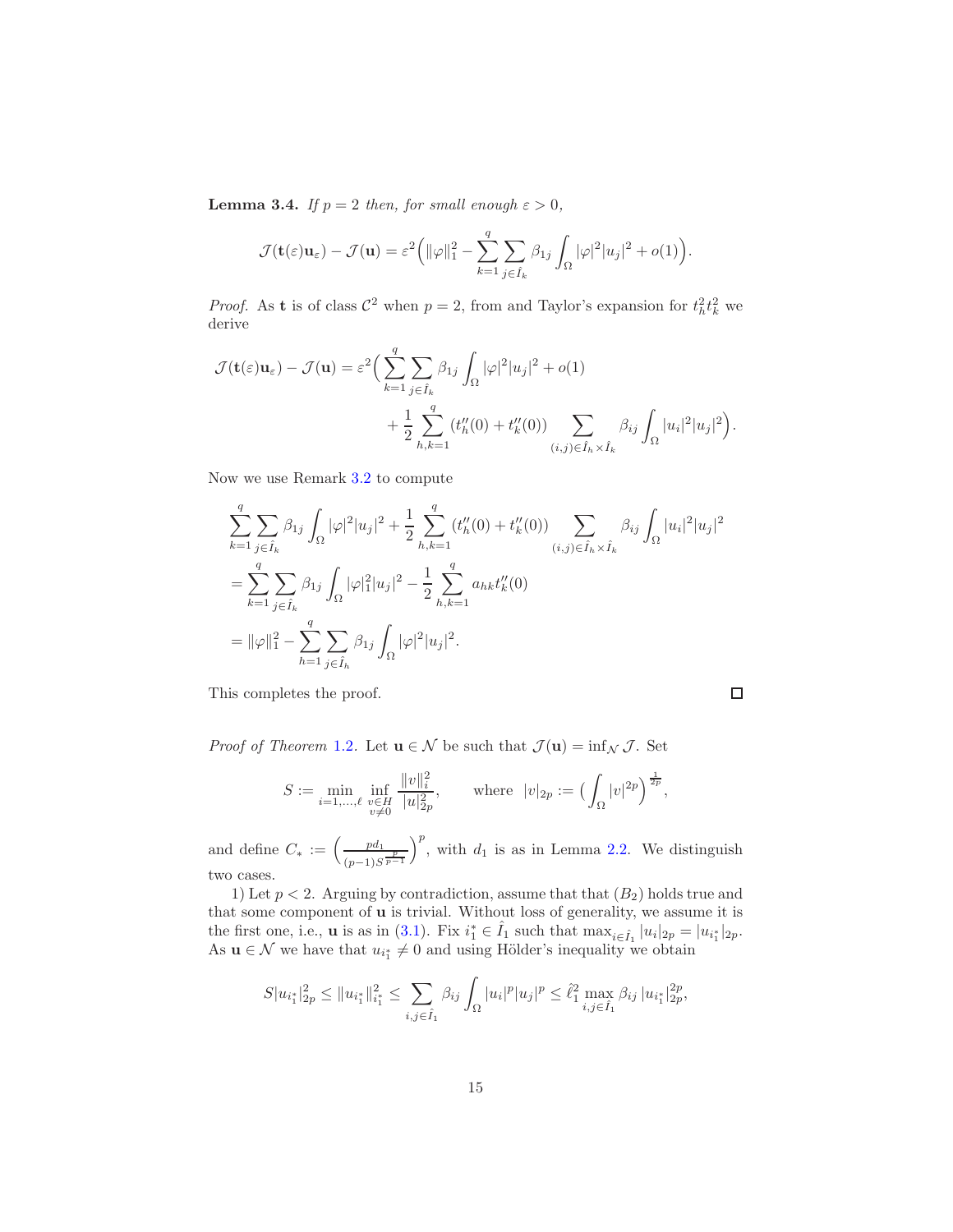with  $\hat{\ell}_1 := \ell_1 - 1$ . Therefore,

$$
\sum_{j \in \hat{I}_1} \beta_{1j} \int_{\Omega} |u_{i_1^*}|^p |u_j|^p \geq \beta_{1i_1^*} \int_{\Omega} |u_{i_1^*}|^{2p} \geq \min_{\substack{i,j \in I_1 \\ i \neq j}} \beta_{ij} \Big( \frac{S}{\hat{\ell}_1^2 \max_{i,j \in I_1} \beta_{ij}} \Big)^{\frac{p}{p-1}}.
$$

On the other hand,

$$
S^{2}\Big(\int_{\Omega}|u_{i_{1}^{*}}|^{p}|u_{j}|^{p}\Big)^{\frac{2}{p}}\leq S^{2}|u_{i_{1}^{*}}|_{2p}^{2}|u_{j}|_{2p}^{2}\leq||u_{i_{1}^{*}}||_{i_{1}^{*}}^{2}||u_{j}||_{j}^{2}.
$$

As  $\mathcal{J}(\mathbf{u}) = \inf_{\mathcal{N}} \mathcal{J}$  Lemma 2.2 yields

$$
\frac{p-1}{p}||u_j||_j^2 \leq \frac{p-1}{p}||\mathbf{u}||^2 = \mathcal{J}(\mathbf{u}) = \inf_{\mathcal{N}} \mathcal{J} \leq d_1 \Big(\min_{h=1,\dots,q} \max_{i \in I_h} \beta_{ii}\Big)^{-\frac{1}{p-1}}.
$$

Therefore,

<span id="page-15-0"></span>(3.13) 
$$
\int_{\Omega} |u_{i_1^*}|^p |u_j|^p \leq \left(\frac{p d_1}{(p-1)S}\right)^p \left(\min_{h} \max_{i \in I_h} \beta_{ii}\right)^{-\frac{p}{p-1}}.
$$

Set  $\varphi := u_{i_1^*}$  and let  $\mathcal{K}_1$  be as in  $(B_1)$ . From  $(B_2)$  with  $h = 1$  we get

$$
\sum_{k=1}^{q} \sum_{j \in \hat{I}_k} \beta_{1j} \int_{\Omega} |\varphi|^p |u_j|^p = \sum_{j \in \hat{I}_1} \beta_{1j} \int_{\Omega} |u_{i_1^*}|^p |u_j|^p + \sum_{k=2}^{q} \sum_{j \in \hat{I}_k} \beta_{1j} \int_{\Omega} |u_{i_1^*}|^p |u_j|^p
$$
  
\n
$$
\geq \min_{\substack{i,j \in I_1 \\ i \neq j}} \beta_{ij} \left( \frac{S}{\hat{\ell}_1^2 \max_{i,j \in I_1} \beta_{ij}} \right)^{\frac{p}{p-1}} - \sum_{(i,j) \in \mathcal{K}_1} |\beta_{ij}| \left[ \frac{pd_1}{(p-1)S} \right]^p \left( \min_{h} \max_{i \in I_h} \beta_{ii} \right)^{\frac{p}{p-1}}
$$
  
\n
$$
= \left( \frac{\hat{\ell}_1^2}{S} \min_{h} \max_{i \in I_h} \beta_{ii} \right)^{\frac{-p}{p-1}} \left( \min_{\substack{i,j \in I_1 \\ i,j \in I_1}} \beta_{ij} \left[ \frac{\min_{h} \max_{i \in I_h} \beta_{ii}}{\max_{i,j \in I_1} \beta_{ij}} \right]^{\frac{p}{p-1}} - C_* \hat{\ell}_1^{\frac{2p}{p-1}} \sum_{(i,j) \in \mathcal{K}_1} |\beta_{ij}| \right)
$$
  
\n
$$
> 0.
$$

Lemma [3.3](#page-12-2) asserts that  $\mathbf{t}(\varepsilon)\mathbf{u}_{\varepsilon} \in \mathcal{N}$  for small enough  $\varepsilon > 0$ , and from Lemma [3.1](#page-9-2) and the previous inequality we derive that

$$
\mathcal{J}(\mathbf{t}(\varepsilon)\mathbf{u}_{\varepsilon}) < \mathcal{J}(\mathbf{u}) = \inf_{\mathcal{N}} \mathcal{J}.
$$

This is a contradiction.

2) Let  $p = 2$ . Arguing again by contradiction, assume that that  $(B_2)$  holds true and that **u** is as in [\(3.1\)](#page-9-1). Fix  $i_1^* \in \hat{I}_1$  such that  $\max_{i \in I_1} |u_i|_4 = |u_{i_1^*}|_4$ . Let us assume, for simplicity, that  $i_1^* = 2$ . Then  $u_2 \neq 0$ . By  $(B_2)$  we have that  $\beta_{ij} = b_1$  for  $i, j \in I_1$  with  $i \neq j$  and that  $\beta_{22} \leq b_1$ . Therefore,

$$
S|u_2|_4^2 \le ||\mathbf{u}||^2 \le \sum_{i \in \hat{I}_1} \beta_{2i} \int_{\Omega} |u_2|^2 |u_i|^2 \le (\ell_1 - 1)b_1 |u_2|_4^4,
$$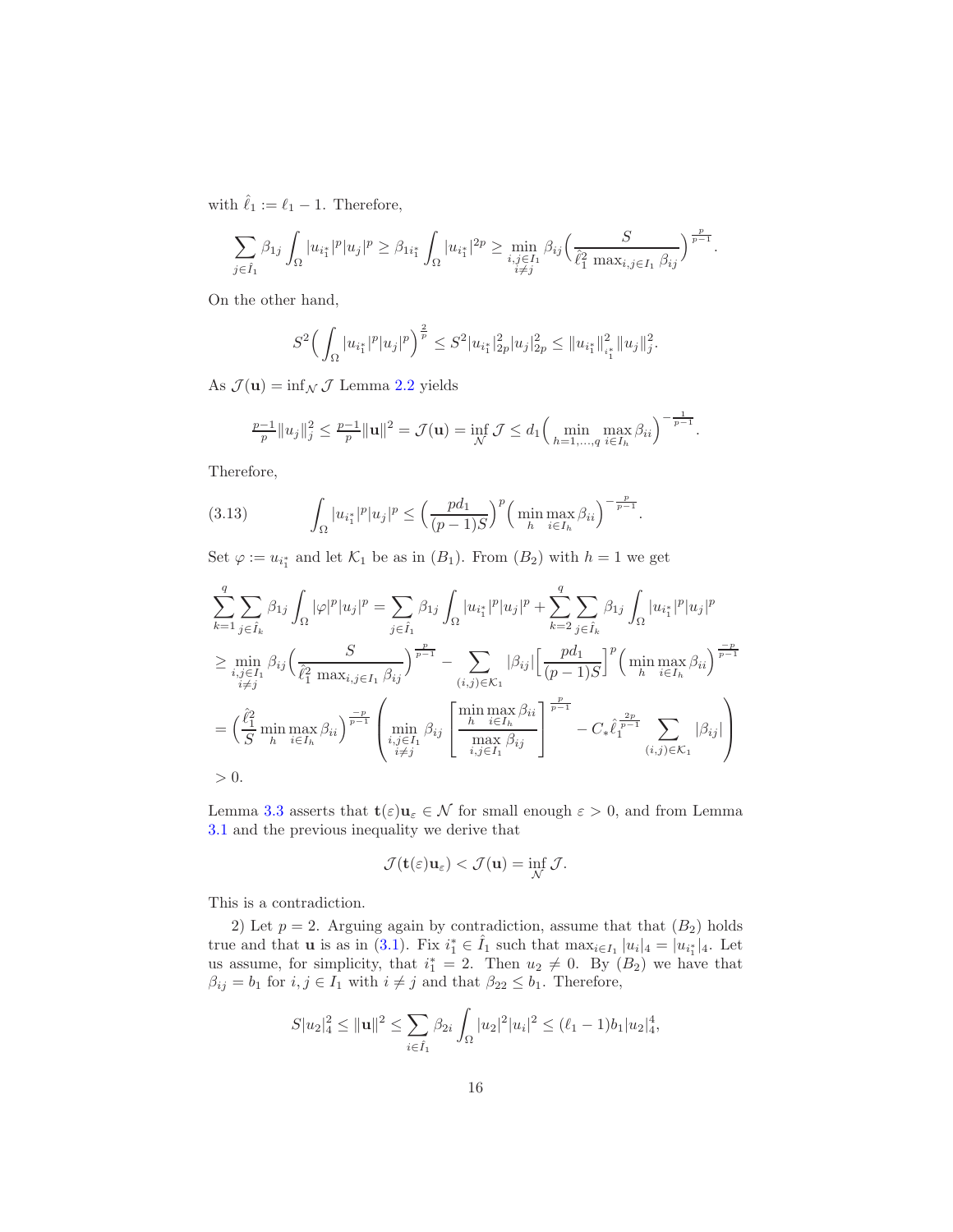and, so,

$$
\frac{S}{(\ell_1-1)b_1} \le |u_2|_4^2.
$$

On the other hand, [\(3.13\)](#page-15-0) reads

$$
\int_{\Omega} |u_2|^2 |u_j|^2 \le \left(\frac{2d_1}{S}\right)^2 \left(\min_{h} \max_{i \in I_h} \beta_{ii}\right)^{-2}.
$$

Now, since  $\bf{u}$  solves the system  $(1.1)$ , we know that

$$
||u_2||_2^2 = \sum_{h=1}^q \sum_{j \in \hat{I}_h} \beta_{2j} \int_{\Omega} |u_2|^2 |u_j|^2.
$$

Set  $\varphi := u_2$ . As  $\lambda_1 = \lambda_2$  by  $(B_2)$ , we have that  $\|\varphi\|_1 = \|u_2\|_2$ . Therefore,

$$
\|\varphi\|_{1}^{2} - \sum_{h=1}^{q} \sum_{j \in \hat{I}_{h}} \beta_{1j} \int_{\Omega} |u_{2}|^{2} |u_{j}|^{2}
$$
  
\n
$$
= \sum_{h=1}^{q} \sum_{j \in \hat{I}_{h}} \beta_{2j} \int_{\Omega} |u_{2}|^{2} |u_{j}|^{2} - \sum_{h=1}^{q} \sum_{j \in \hat{I}_{h}} \beta_{1j} \int_{\Omega} |u_{2}|^{2} |u_{j}|^{2}
$$
  
\n
$$
= (\beta_{22} - \beta_{12}) \int_{\Omega} |u_{2}|^{4} + \sum_{j \in \hat{I}_{1} \setminus \{2\}} (\beta_{2j} - \beta_{1j}) \int_{\Omega} |u_{2}|^{2} |u_{j}|^{2}
$$
  
\n
$$
+ \sum_{h=2}^{q} \sum_{j \in I_{h}} (\beta_{2j} - \beta_{1j}) \int_{\Omega} |u_{2}|^{2} |u_{j}|^{2}
$$
  
\n
$$
\leq \left( \max_{i \in I_{1}} \beta_{ii} - b_{1} \right) \left[ \frac{S}{(\ell_{1} - 1)b_{1}} \right]^{2} + \left[ \frac{2d_{1}}{S} \right]^{2} \left( \min_{h} \max_{i \in I_{h}} \beta_{ii} \right)^{-2} \sum_{\substack{j \in I_{h} \\ h \geq 2}} |\beta_{2j} - \beta_{1j}|
$$
  
\n
$$
= \left[ \frac{S}{(\ell_{1} - 1)b_{1}} \right]^{2} \left( \max_{i \in I_{1}} \beta_{ii} - b_{1} + C_{*} \left( \frac{b_{1}(\ell_{1} - 1)}{\min_{h} \max_{i \in I_{h}} \beta_{ii}} \right)^{2} \sum_{\substack{j \in I_{h} \\ h \geq 2}} |\beta_{2j} - \beta_{1j}|
$$
  
\n
$$
< 0,
$$

by  $(B_2)$ . Now Lemma [3.4](#page-14-0) yields a contradiction.

 $\Box$ 

# <span id="page-16-0"></span>4 Systems with symmetries

Let G be a closed subgroup of the group  $O(N)$  of linear isometries of  $\mathbb{R}^N$  and denote by  $Gx := \{gx : g \in G\}$  the G-orbit of  $x \in \mathbb{R}^N$ . Assume that  $\Omega$  is G-invariant, i.e.,  $Gx \subset \Omega$  for every  $x \in \Omega$ . Then, a function  $u : \Omega \to \mathbb{R}$  is called G-invariant if it is constant on Gx for every  $x \in \Omega$ . Define

$$
H^G := \{ u \in H : u \text{ is } G\text{-invariant} \},
$$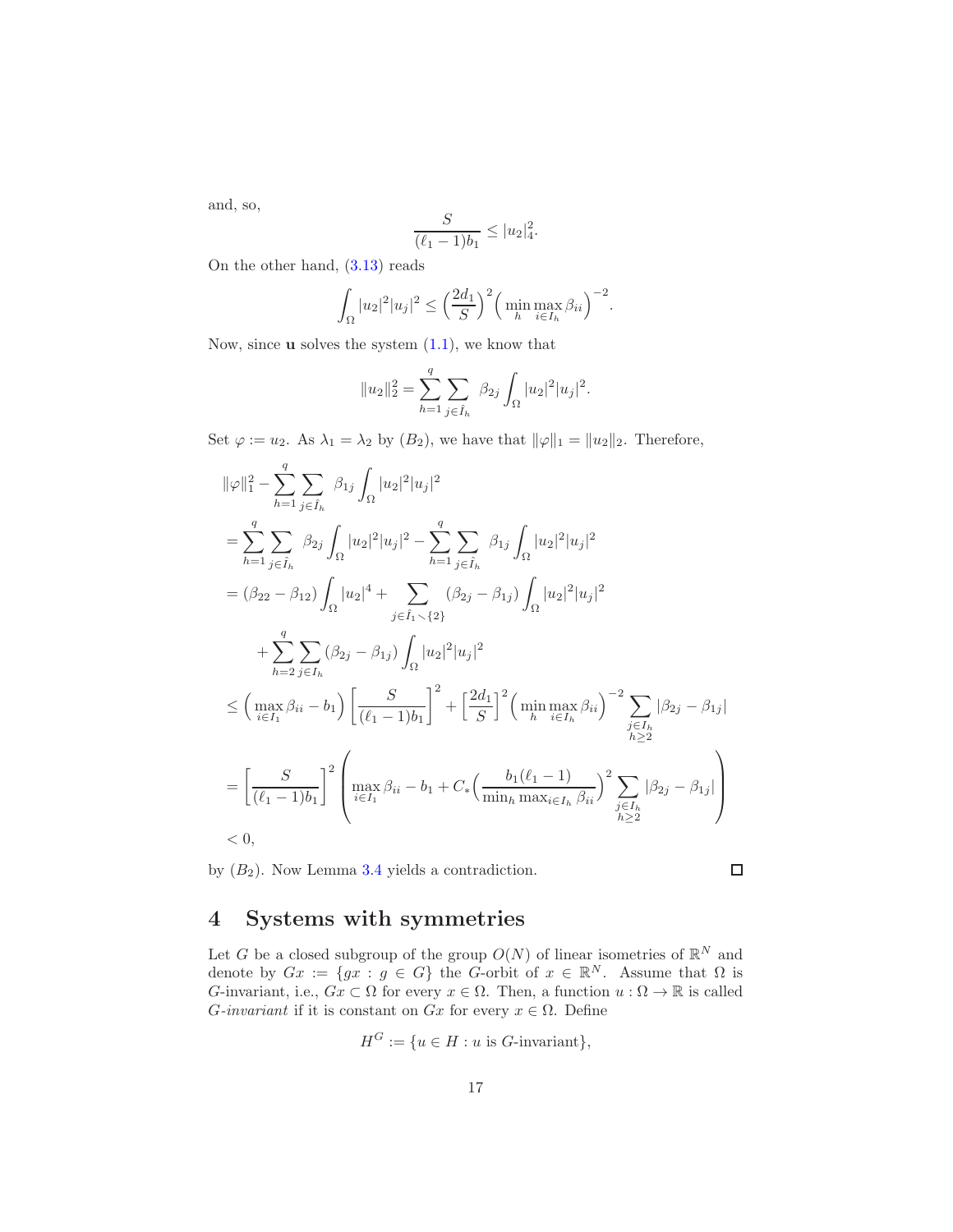where, as before, H is either  $H_0^1(\Omega)$  or  $D_0^{1,2}(\Omega)$ .

Further, let  $\phi : G \to \mathbb{Z}_2 := \{-1,1\}$  be a continuous homomorphism of groups and let  $K := \ker \phi$  be its kernel. Assume

( $\phi$ ) there exists  $x_0 \in \Omega$  such that  $Kx_0 \neq Gx_0$ .

A function  $u : \Omega \to \mathbb{R}$  is called  $\phi$ -equivariant if  $u(gx) = \phi(g)u(x)$  for every  $g \in G$  and  $x \in \Omega$ . Define

$$
H^{\phi} := \{ u \in H : u \text{ is } \phi\text{-equivariant} \}.
$$

Assumption  $(\phi)$  guarantees that this space has infinite dimension. Moreover, it implies that  $K \neq G$ , i.e., that  $\phi$  is surjective. Therefore, every nontrivial φ-equivariant function is nonradial and changes sign.

By the principle of symmetric criticality [\[21,](#page-23-8) Theorem 1.28] the critical points of the restriction of  $\mathcal J$  to the either  $(H^G)^\ell$  or to  $(H^\phi)^\ell$  are critical poins of  $\mathcal J$ , i.e., they solve system [\(1.1\)](#page-0-0). Clearly, all results in the previous sections go through if we take  $H$  to be one of these spaces. So Theorems [2.5,](#page-8-0) [1.1](#page-1-0) and [1.2](#page-2-0) hold true for  $H^G$  and  $H^{\phi}$  as well.

Next, we give some applications.

#### 4.1 Systems in bounded domains

Let G be a closed subgroup of  $O(N)$  and  $\Omega$  a G-invariant domain. Let  $\lambda_1^G(\Omega)$ be the first eigenvalue of  $-\Delta$  in  $H_0^1(\Omega)^G$  and  $d := \min\{\dim(Gx) : x \in \Omega\}$ . Then we have the following result.

<span id="page-17-1"></span>**Theorem 4.1.** If  $\Omega$  is bounded,  $\lambda_i > -\lambda_1^G(\Omega)$ ,  $1 < p < \frac{N-d}{N-d-2}$  when  $N > d+2$ , and  $(\beta_{ij})$  satisfies  $(B_1)$  and  $(B_2)$ , the system

<span id="page-17-0"></span>(4.1) 
$$
\begin{cases} -\Delta u_i + \lambda_i u_i = \sum_{j=1}^{\ell} \beta_{ij} |u_j|^p |u_i|^{p-2} u_i, \\ u_i \in H_0^1(\Omega), \qquad i = 1, \dots, \ell, \end{cases}
$$

has a fully nontrivial solution whose components are positive and G-invariant.

Moreover, if there exists a continuous homomorphism of groups  $\phi: G \to \mathbb{Z}_2$ satisfying  $(\phi)$ , then  $(4.1)$  has has a fully nontrivial solution whose components are  $\phi$ -equivariant and, thus, change sign.

*Proof.* It is shown in [\[11,](#page-23-9) Corollary 2] that, if  $\Omega$  is bounded and  $1 < p < \frac{N-d}{N-d-2}$ , the embedding  $H_0^1(\Omega)^G \hookrightarrow L^p(\Omega)$  is compact. So Theorems [1.1](#page-1-0) and [1.2](#page-2-0) yield a least energy fully nontrivial solution  $(u_1, \ldots, u_\ell)$  with  $u_i \in H_0^1(\Omega)^G$ . As  $|u| \in H_0^1(\Omega)^G$  for every  $u \in H_0^1(\Omega)^G$ ,  $(|u_1|, \ldots, |u_\ell|)$  is also a least energy fully nontrivial solution.

On the other hand, since  $\dim(Kx) = \dim(Gx)$  for all  $x \in \Omega$ ,  $H_0^1(\Omega)^K \hookrightarrow$  $L^p(\Omega)$  is also compact and, as  $H_0^1(\Omega)^\phi \subset H_0^1(\Omega)^K$ , the embedding  $H_0^1(\Omega)^\phi \hookrightarrow$  $L^p(\Omega)$  is compact. So Theorems [1.1](#page-1-0) and [1.2](#page-2-0) yield a least energy fully nontrivial solution  $(u_1, \ldots, u_\ell)$  with  $u_i \in H_0^1(\Omega)^\phi$ . Since  $\phi$  is surjective,  $u_i$  changes sign.  $\Box$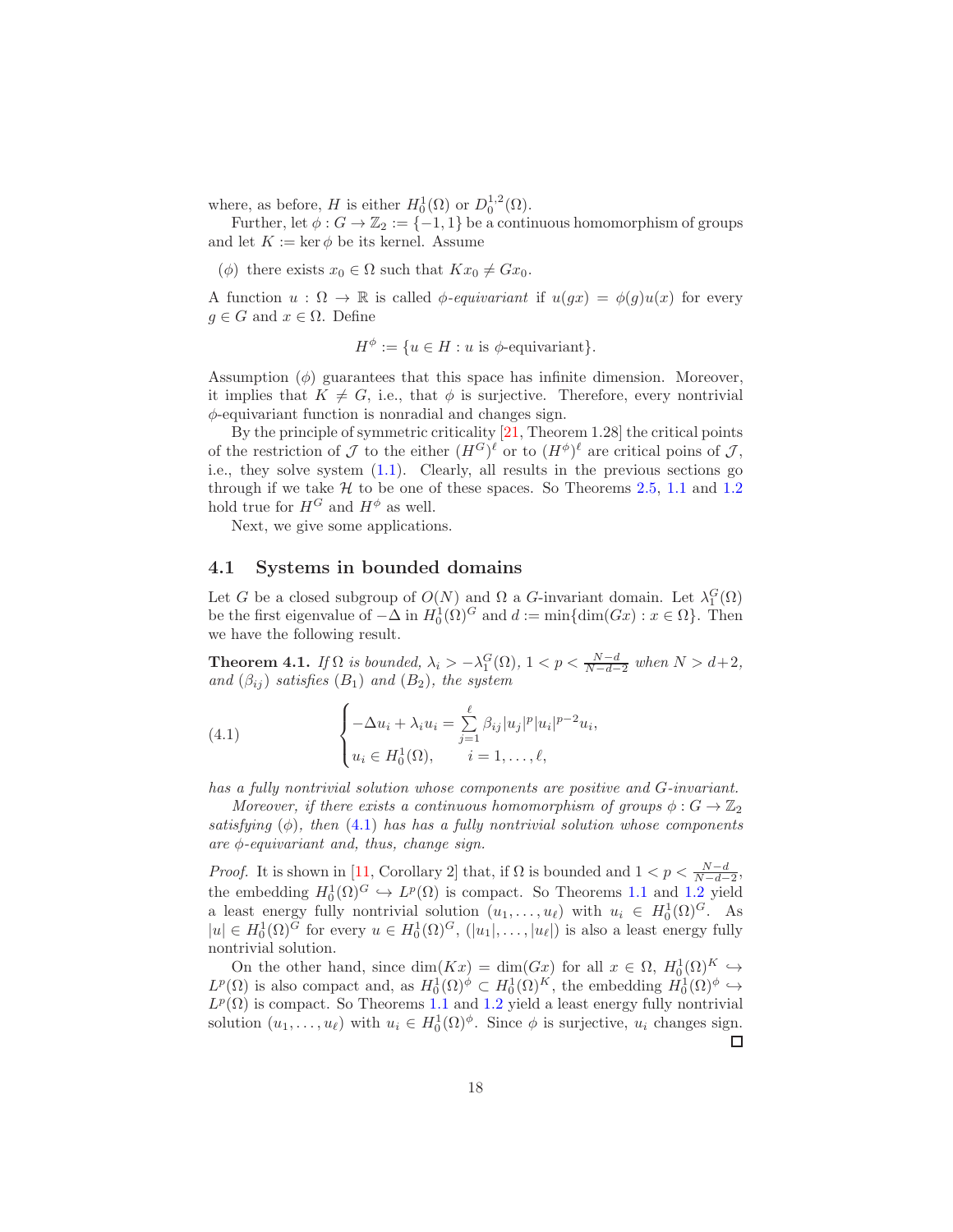Note that this result includes the case when  $\Omega$  has no symmetries. Then  $d = 0$  and the system is subcritical. Observe also that the system is supercritical if  $d \geq 1$ .

For highly symmetric domains Theorem [4.1](#page-17-1) yields infinitely many solutions.

**Theorem 4.2.** If  $\Omega$  is a ball or an annulus,  $\lambda_i > -\lambda_1(\Omega)$ ,  $1 < p < \frac{N}{N-2}$ <br>and  $(\beta_{ij})$  satisfies  $(B_1)$  and  $(B_2)$ , the system  $(4.1)$  has infinitely many fully nontrivial solutions. All components of one of them are radial and positive, and all components of the rest are nonradial and change sign.

*Proof.* For each  $m \in \mathbb{N}$  let  $G_m$  be the group generated by  $\vartheta_m :=$  the rotation by  $\frac{\pi}{2^m}$  on  $\mathbb{R}^2$  acting on the first factor of  $\mathbb{R}^2 \times \mathbb{R}^{N-2} \equiv \mathbb{R}^N$ , and let  $\phi_m : G_m \to \mathbb{Z}_2$ be the homomorphism given by  $\phi_m(\vartheta_m) := -1$ . Theorem [4.1](#page-17-1) applied to  $O(N)$ yields a fully nontrivial solution whose components are positive and radial, and applied to  $\phi_m$  yields a fully nontrivial solution whose components  $u_{m,i}$  satisfy

 $u_{m,i}(\vartheta_m x, y) = -u_{m,i}(x, y)$  for every  $(x, y) \in \mathbb{R}^2 \times \mathbb{R}^{N-2}$ .

Hence,  $u_{m,i}$  is nonradial and it changes sign. It is easy to see that  $u_{m,i} \neq u_{n,i}$ if  $m \neq n$ .

#### 4.2 Subcritical systems in exterior domains

Let G be a closed subgroup of  $O(N)$  such that the G-orbit Gx of every point  $x \in \mathbb{R}^N \setminus \{0\}$  is an infinite set, and let  $\Omega$  be a G-invariant exterior domain (i.e.,  $\mathbb{R}^N \setminus \Omega$  is bounded, possibly empty). Under these assumptions we have the following result.

<span id="page-18-0"></span>**Theorem 4.3.** If  $\lambda_i > 0$ ,  $1 < p < \frac{N}{N-2}$  and  $(\beta_{ij})$  satisfies  $(B_1)$  and  $(B_2)$ , the system  $(4.1)$  has a fully nontrivial solution whose components are positive and G-invariant.

If, in addition, there exists a continuous homomorphism of groups  $\phi : G \rightarrow$  $\mathbb{Z}_2$  satisfying ( $\phi$ ), then [\(4.1\)](#page-17-0) has has a fully nontrivial solution whose components are  $\phi$ -equivariant and, thus, change sign.

*Proof.* Since the G-orbit of every point  $x \in \mathbb{R}^N \setminus \{0\}$  is an infinite set, the embedding  $H_0^1(\Omega)^G \hookrightarrow L^p(\Omega)$  is compact [\[9,](#page-22-1) Lemma 4.3]. If  $K = \text{ker }\phi$ , the K-orbit of every  $x \in \mathbb{R}^N \setminus \{0\}$  is also infinite. Hence,  $H_0^1(\Omega)^K \hookrightarrow L^p(\Omega)$  is also compact and so is  $H_0^1(\Omega)^\phi \hookrightarrow H_0^1(\Omega)^K \hookrightarrow L^p(\Omega)$ . The result now follows from Theorems [1.1](#page-1-0) and [1.2.](#page-2-0)  $\Box$ 

Theorem [1.4](#page-3-0) is a special case of this result.

*Proof of Theorem* [1.4](#page-3-0). The first statement follows from Theorem [4.3](#page-18-0) with  $\Omega =$  $\mathbb{R}^N$  and  $G = O(N)$ .

For the second one we take G to be the group generated by  $K \cup {\rho}$ , where  $K := O(2) \times O(2) \times O(N-2)$  and  $\varrho$  is the reflection given by  $\varrho(x, y, z) := (y, x, z)$ for  $(x, y, z) \in \mathbb{R}^2 \times \mathbb{R}^2 \times \mathbb{R}^{N-4}$ ,  $N \geq 4$ . Note that the K-orbit of  $\bar{x} = (x, y, z)$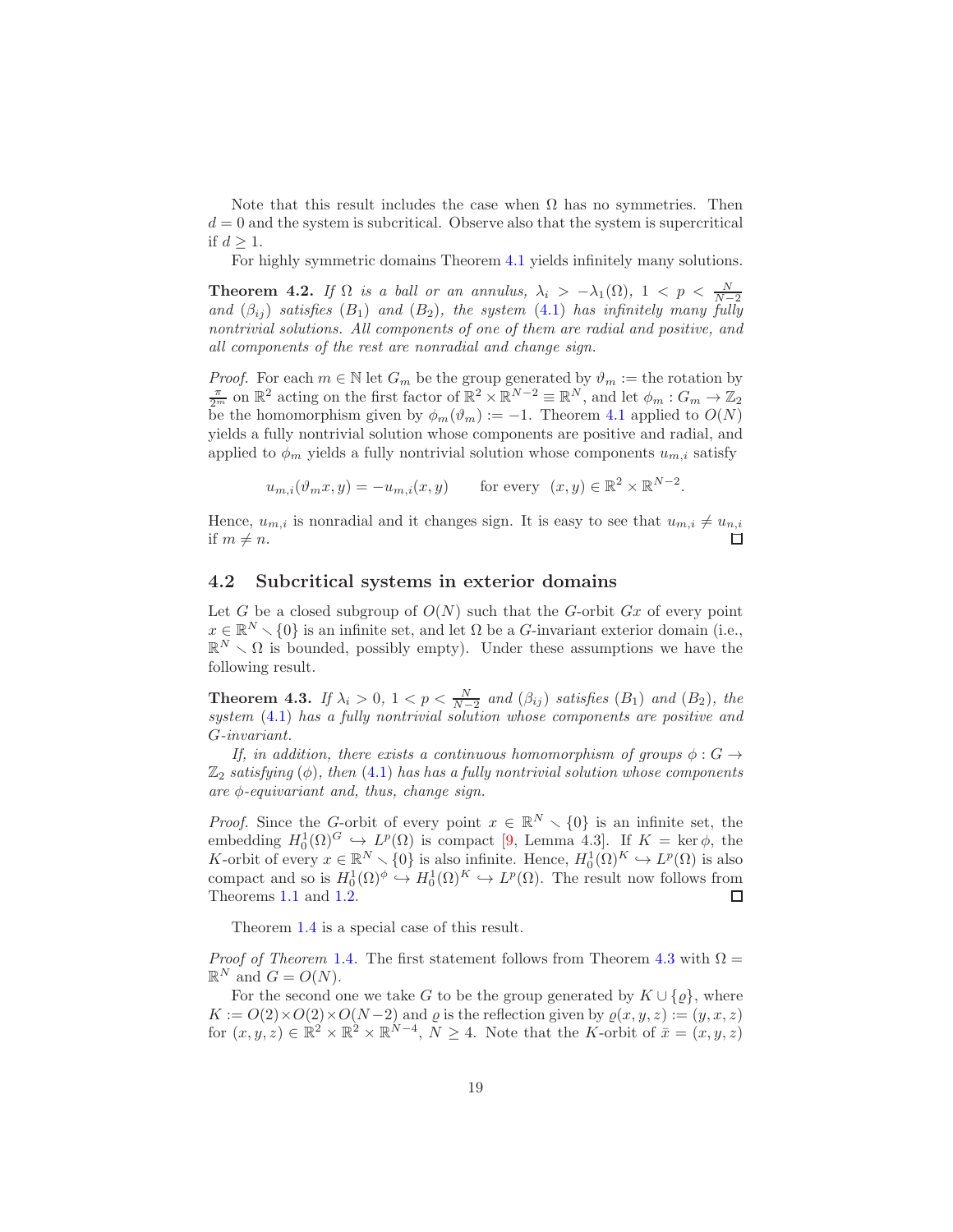is  $S^1_{|x|} \times S^1_{|y|} \times S^{N-5}_{|z|}$ , where  $S^{n-1}_r := \{x \in \mathbb{R}^n : |x| = r\}$ . So  $K\overline{x}$  is infinite for every  $\bar{x} \neq 0$  if  $N \neq 5$ . Let  $\phi$  be the homomorphism given by  $\phi(g) = 1$  if  $g \in K$ and  $\phi(\rho) = -1$ . The result now follows from Theorem [4.3.](#page-18-0) П

The latter symmetries were introduced in [\[3\]](#page-22-7) to prove existence of nonradial solutions to a Schrödinger equation, see also  $[21,$  Theorem 1.37].

#### 4.3 Entire solutions of critical systems

In the critical case linear group actions do not provide compactness. One needs to consider conformal actions.

Let  $\Gamma$  be a closed subgroup of  $O(N + 1)$ . Then  $\Gamma$  acts isometrically on the unit sphere  $\mathbb{S}^N := \{x \in \mathbb{R}^{N+1} : |x| = 1\}.$  The stereographic projection  $\sigma: \mathbb{S}^N \to \mathbb{R}^N \cup \{\infty\}$  induces a conformal action of  $\Gamma$  on  $\mathbb{R}^N$ , given by

$$
(\gamma, x) \mapsto \widetilde{\gamma}x
$$
, where  $\widetilde{\gamma} := \sigma \circ \gamma^{-1} \circ \sigma^{-1} : \mathbb{R}^N \to \mathbb{R}^N$ ,

which is well defined except at a single point. The group Γ acts on the Sobolev space  $D^{1,2}(\mathbb{R}^N)$  by linear isometries as follows:

$$
\gamma u := |\det \widetilde{\gamma}'|^{1/2^*} u \circ \widetilde{\gamma}, \quad \text{for any } \gamma \in \Gamma \text{ and } u \in D^{1,2}(\mathbb{R}^N);
$$

see [\[8,](#page-22-8) Section 3]. Set

$$
D^{1,2}(\mathbb{R}^N)^{\Gamma} := \{ u \in D^{1,2}(\mathbb{R}^N) : \gamma u = u \text{ for all } \gamma \in \Gamma \}.
$$

The argument in [\[8,](#page-22-8) Lemma 3.2] shows that this space is infinite dimensional if  $\Gamma \xi \neq \mathbb{S}^N$  for every  $\xi \in \mathbb{S}^N$ . If  $\phi : \Gamma \to \mathbb{Z}_2$  is a continuous homomorphism of groups satisfying  $(\phi)$ , we define

$$
D^{1,2}(\mathbb{R}^N)^{\phi} := \{ u \in D^{1,2}(\mathbb{R}^N) : \gamma u = \phi(\gamma)u \text{ for all } \gamma \in \Gamma \}.
$$

Clearly, Theorems [1.1](#page-1-0) and [1.2](#page-2-0) hold true for  $D^{1,2}(\mathbb{R}^N)^{\Gamma}$  and  $D^{1,2}(\mathbb{R}^N)^{\phi}$  as well.

*Proof of Theorem* [1.5](#page-3-1). Let  $\Gamma = O(m) \times O(n)$  with  $m + n = N + 1$  and  $m, n \geq 2$ act on  $\mathbb{R}^{N+1} \equiv \mathbb{R}^m \times \mathbb{R}^n$  in the obvious way. Then  $D^{1,2}(\mathbb{R}^N)^\Gamma \hookrightarrow L^{\frac{2N}{N-2}}(\mathbb{R}^N)$  is a compact embedding [\[8,](#page-22-8) Proposition 3.3 and Example 3.4]. So Theorems [1.1](#page-1-0) and [1.2](#page-2-0) yield a fully nontrivial least energy solution whose components belong to  $D^{1,2}(\mathbb{R}^N)^\Gamma$ . Replacing each component by its absolute value gives a solution whose components are positive.

To prove the second statement we write  $\mathbb{R}^{N+1} \equiv \mathbb{R}^2 \times \mathbb{R}^2 \times \mathbb{R}^{N-3}$  and consider the group Γ generated by  $K := O(2) \times O(2) \times O(N-3)$  and the reflection given by  $\varrho(x, y, z) := (y, x, z)$  for  $(x, y, z) \in \mathbb{R}^2 \times \mathbb{R}^2 \times \mathbb{R}^{N-3}$ , and we take  $\phi$  to be the homomorphism defined by  $\phi(g) = 1$  if  $g \in K$  and  $\phi(\rho) = -1$ . Then  $D^{1,2}(\mathbb{R}^N)^K \hookrightarrow L^{\frac{2N}{N-2}}(\mathbb{R}^N)$  is a compact embedding if  $N=3$  or  $N\geq 5$ , and Theorems [1.1](#page-1-0) and [1.2](#page-2-0) yield a fully nontrivial solution whose components belong to  $D^{1,2}(\mathbb{R}^N)^{\phi}$ .  $\Box$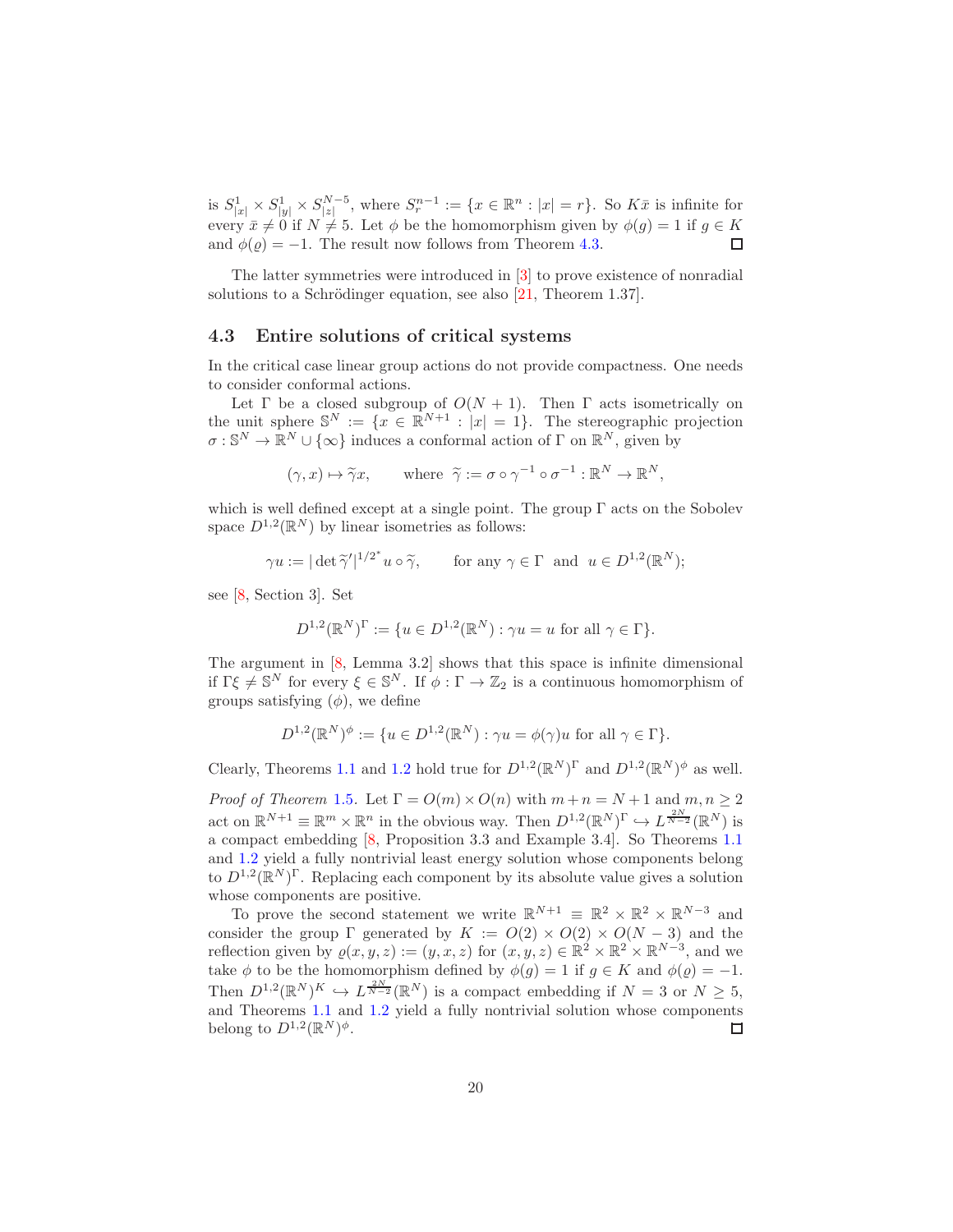# <span id="page-20-0"></span>5 Synchronized solutions of cooperative systems

Throughout this section we assume that the system  $(1.1)$  is purely cooperative. We also assume that  $\lambda_i = \lambda$  for all *i*.

Let  $u$  be a nontrivial solution to the equation

$$
-\Delta u + \lambda u = |u|^{2p-2}u, \qquad u \in H,
$$

Then  $\mathbf{u} = (c_1u, \dots, c_\ell u)$  is a solution to the system  $(1.1)$  iff  $\mathbf{c} = (c_1, \dots, c_\ell) \in \mathbb{R}^\ell$ solves the algebraic system  $(1.2)$ . The solutions to  $(1.2)$  are the critical points of the  $\mathcal{C}^1$ -function  $J : \mathbb{R}^{\ell} \to \mathbb{R}$  defined by

$$
J(\mathbf{c}) := \frac{1}{2} |\mathbf{c}|^2 - \frac{1}{2p} \sum_{i,j=1}^{\ell} \beta_{ij} |c_j|^p |c_i|^p, \quad \text{with } |\mathbf{c}|^2 := \sum_{i=1}^{\ell} c_i^2.
$$

The nontrivial ones belong to the set

$$
M:=\{\mathbf{c}\in\mathbb{R}^{\ell}: \mathbf{c}\neq\mathbf{0},\; \langle\nabla J(\mathbf{c}), \mathbf{c}\rangle=0\},\;
$$

which is a closed  $C^1$ -submanifold of  $\mathbb{R}^{\ell}$ . Hence, there exists  $\mathbf{c} \in M$  such that

$$
\min_M J = J(\mathbf{c})
$$

and  $\bf{c}$  is a solution to the algebraic system  $(1.2)$ . Observe that

$$
\langle \nabla J(\mathbf{c}), \mathbf{c} \rangle = |\mathbf{c}|^2 - \sum_{i,j=1}^{\ell} \beta_{ij} |c_j|^p |c_i|^p
$$

and so

$$
J(\mathbf{c}) = \frac{p-1}{p} |\mathbf{c}|^2 \quad \text{for any } \mathbf{c} \in M.
$$

Following the idea we used to prove Theorem [1.2,](#page-2-0) we analyze whether all components of a minimizing solution to [\(1.2\)](#page-4-1) are nontrivial.

<span id="page-20-1"></span>**Lemma 5.1.** Let  $\mathbf{c} = (c_1, \ldots, c_\ell) \in M$  be such that  $J(\mathbf{c}) = \min_M J$ .

- (i) If  $p < 2$ , then  $c_i \neq 0$  for every  $i = 1, \ldots, \ell$ .
- (ii) If  $p = 2$ , then  $\sum_{j \neq i} \beta_{ij} c_j^2 \leq 1$  for every  $i = 1, \ldots, \ell$ .

*Proof.* (i): Let  $p < 2$  and assume by contradiction that one component of **c** is zero, say  $c_1 = 0$ . Set  $\mathbf{c}_{\varepsilon} := (\varepsilon, c_2, \dots, c_{\ell})$ . As  $\mathbf{c} \in M$ , we have

$$
|\mathbf{c}|^2 = \sum_{i \ge 2} c_i^2 = \sum_{i,j \ge 2} \beta_{ij} |c_j|^p |c_i|^p.
$$

Hence, there exists  $\varepsilon_0 > 0$  such that for every  $\varepsilon \in (-\varepsilon_0, \varepsilon_0)$  there is a unique  $t = t(\varepsilon) > 0$  solving

$$
t^2 \left(\varepsilon^2 + \sum_{i \ge 2} c_i^2\right) = t^{2p} \left(\beta_{11} \varepsilon^{2p} + 2\varepsilon^p \sum_{j \ge 2} \beta_{1j} |c_j|^p + \sum_{i,j \ge 2} \beta_{ij} |c_j|^p |c_i|^p\right)
$$
  
= 
$$
t^{2p} \left(\beta_{11} \varepsilon^{2p} + 2\varepsilon^p \sum_{j \ge 2} \beta_{1j} |c_j|^p + \sum_{i \ge 2} c_i^2\right),
$$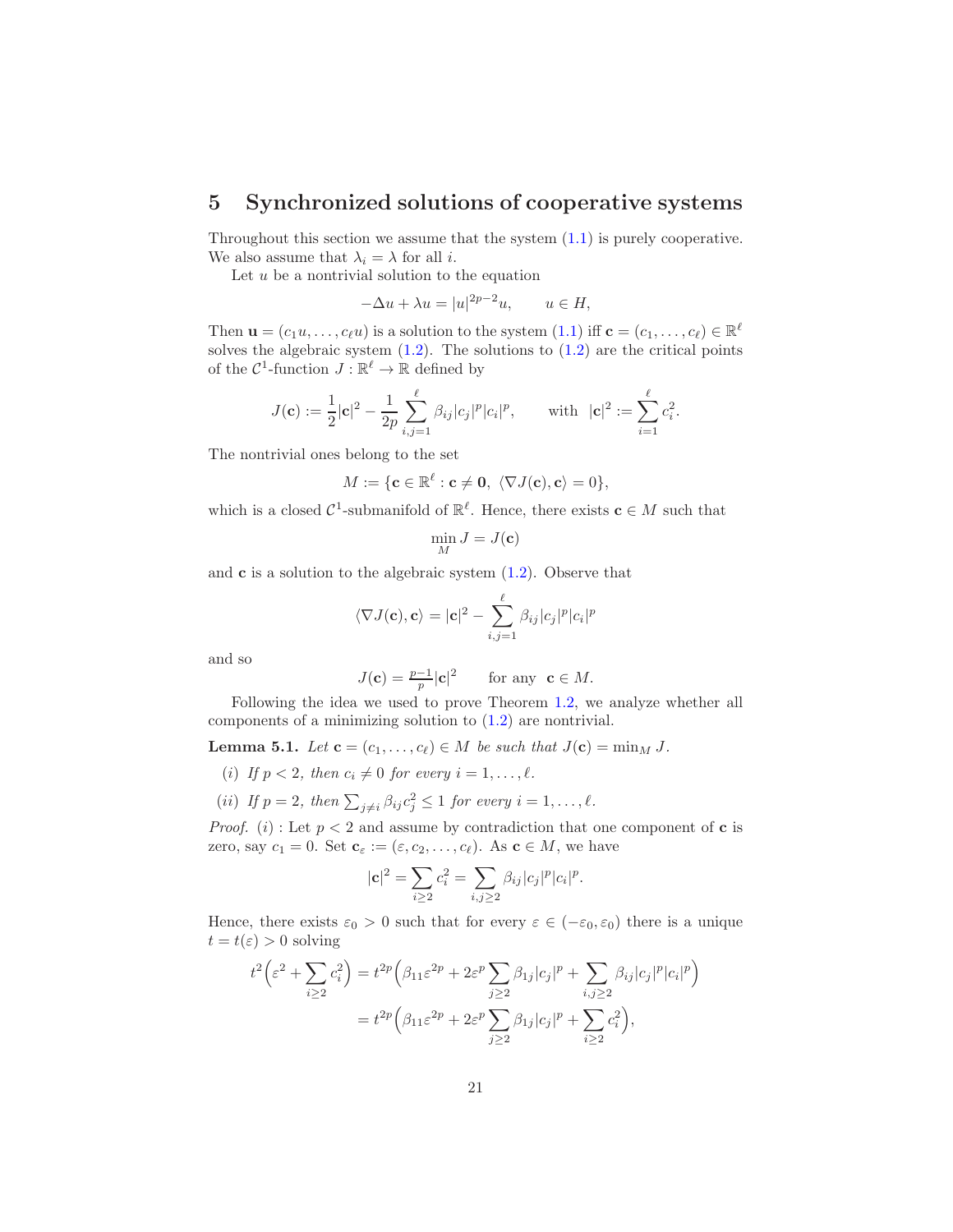namely,

$$
t(\varepsilon) = \left(\frac{\varepsilon^2 + |\mathbf{c}|^2}{\beta_{11}\varepsilon^{2p} + 2\varepsilon^p \sum_{j\geq 2} \beta_{1j} |c_j|^p + |\mathbf{c}|^2}\right)^{\frac{1}{2p-2}}.
$$

Moreover,  $\varepsilon \mapsto t(\varepsilon)$  is a  $\mathcal{C}^1$ -function,  $t(0) = 1$  and  $t'(0) = 0$ . So, if  $p < 2$ , then

$$
t(\varepsilon) = 1 - \frac{1}{p-1} \varepsilon^p \frac{1}{|\mathbf{c}|^2} \sum_{j \ge 2} \beta_{1j} |c_j|^p + o(\varepsilon^p).
$$

Therefore,

$$
J(\mathbf{c}) - J(\mathbf{c}_{\epsilon}) = \frac{p-1}{p} \Big[ \sum_{i \ge 2} c_i^2 - t^2 \Big( \varepsilon^2 + \sum_{i \ge 2} c_i^2 \Big) \Big]
$$
  
= 
$$
\frac{p-1}{p} \Big[ (1-t^2) |\mathbf{c}|^2 - t^2 \varepsilon^2 \Big]
$$
  
= 
$$
\frac{p-1}{p} \Big( \frac{4}{2p-2} \varepsilon^p \sum_{j \ge 2} \beta_{1j} |c_j|^p + o(\varepsilon^p) \Big)
$$
  
= 
$$
\frac{2}{p} \varepsilon^p \Big( \sum_{j \ge 2} \beta_{1j} |c_j|^p + o(1) \Big) > 0,
$$

which is a contradiction.

(*ii*): Let  $p = 2$  and assume by contradiction that  $\sum_{j \neq i} \beta_{ij} c_j^2 > 1$  for some i. Then, as **c** satisfies [\(1.2\)](#page-4-1), we have that  $c_i = 0$ . Let us assume, for simplicity, that  $i = 1$ . Then, defining  $\mathbf{c}_{\varepsilon}$  and  $t(\varepsilon)$  as before we have that

$$
t(\varepsilon) = 1 + \frac{1}{2} \epsilon^2 \frac{1}{|\mathbf{c}|^2} \left( 1 - 2 \sum_{j \ge 2} \beta_{1j} |c_j|^2 \right) + o(\varepsilon^2)
$$

and, therefore,

$$
J(\mathbf{c}) - J(\mathbf{c}_{\varepsilon}) = \frac{1}{2} \left[ (1 - t^2) \sum_{i \ge 2} c_i^2 - t^2 \varepsilon^2 \right]
$$
  
= 
$$
\frac{1}{2} \left( \varepsilon^2 (2 \sum_{j \ge 2} \beta_{1j} c_j^2 - 2) + o(\varepsilon^2) \right)
$$
  
= 
$$
\varepsilon^2 \left( \sum_{j \ge 2} \beta_{1j} c_j^2 - 1 + o(1) \right) > 0.
$$

This is a contradiction.

These computations highlight the different behavior of the system for  $p < 2$ and  $p = 2$ . To complete the picture observe that, if  $p > 2$ , then

$$
t(\varepsilon) = 1 + \frac{1}{2p - 2}\varepsilon^2 \frac{1}{|\mathbf{c}|^2} + o(\varepsilon^2).
$$

 $\Box$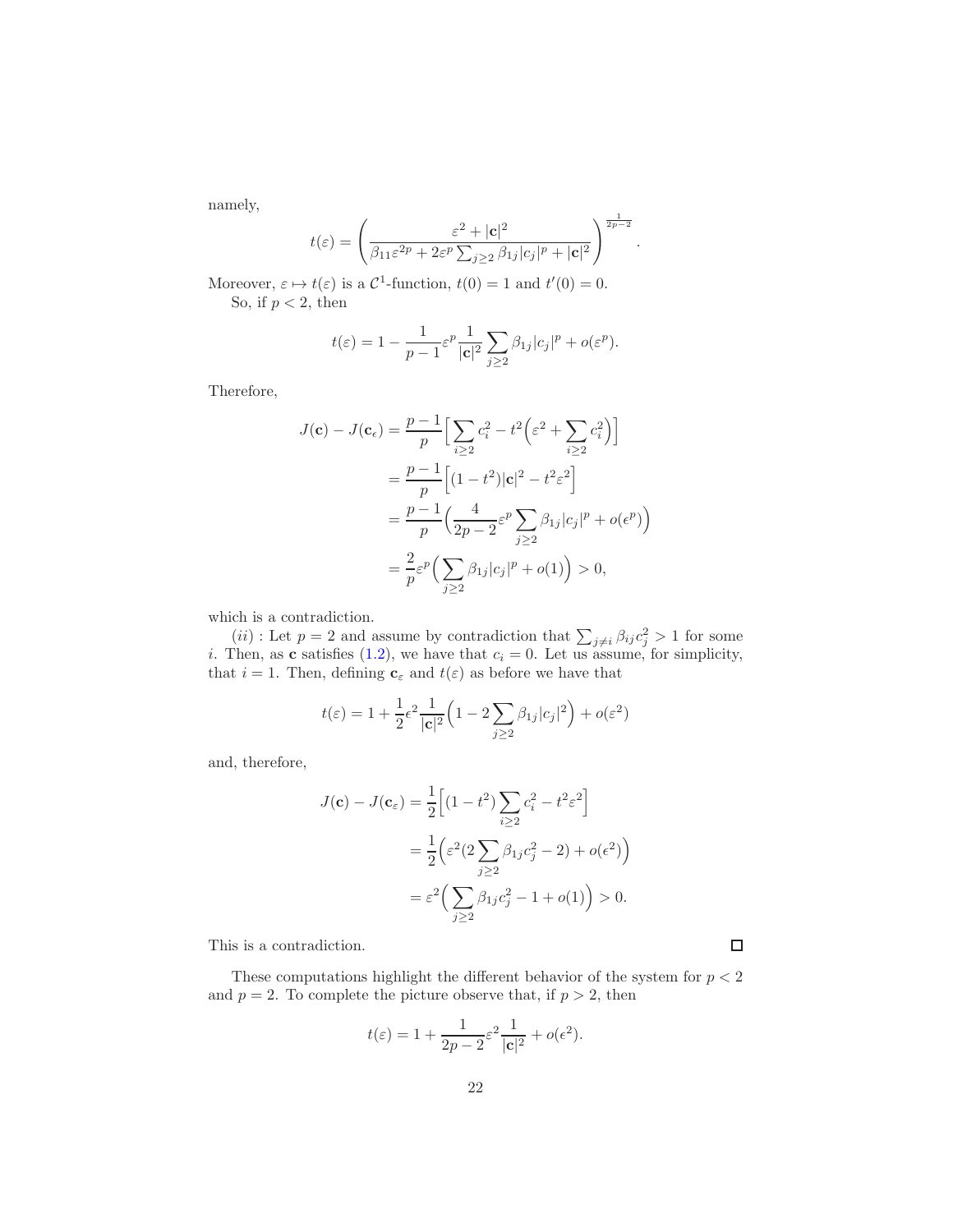Therefore

$$
J(\mathbf{c}) - J(\mathbf{c}_{\varepsilon}) = \frac{p-1}{p} \left[ (1-t^2) |\mathbf{c}|^2 - t^2 \varepsilon^2 \right]
$$

$$
= \frac{p-1}{p} \left[ -\varepsilon^2 + o(\varepsilon^2) \right].
$$

We conjecture that for  $p > 2$  there is no fully synchronized solution.

*Proof of Theorem* [1.6](#page-4-2). This result follows immediately from Lemma [5.1\(](#page-20-1)*i*).  $\Box$ 

# <span id="page-22-5"></span>References

- [1] Bartsch, Thomas: Bifurcation in a multicomponent system of nonlinear Schrödinger equations. J. Fixed Point Theory Appl. 13 (2013), no. 1, 37–50.
- <span id="page-22-4"></span>[2] Bartsch, Thomas; Wang, Zhi-Qiang: Note on ground states of nonlinear Schrödinger systems. J. Partial Differential Equations 19 (2006), no. 3, 200–207.
- <span id="page-22-7"></span>[3] Bartsch, Thomas; Willem, Michel: Infinitely many nonradial solutions of a Euclidean scalar field equation. J. Funct. Anal. 117 (1993), no. 2, 447–460.
- <span id="page-22-2"></span>[4] Byeon, Jaeyoung; Kwon, Ohsang; Seok, Jinmyoung: Positive vector solutions for nonlinear Schrödinger systems with strong interspecies attractive forces. J. Math. Pures Appl. (9) 143 (2020), 73–115.
- <span id="page-22-3"></span>[5] Byeon, Jaeyoung; Sato, Yohei; Wang, Zhi-Qiang: Pattern formation via mixed attractive and repulsive interactions for nonlinear Schrödinger systems. J. Math. Pures Appl. (9) 106 (2016), no. 3, 477–511.
- <span id="page-22-0"></span>[6] Chen, Zhijie; Zou, Wenming: Positive least energy solutions and phase separation for coupled Schrödinger equations with critical exponent. Arch. Ration. Mech. Anal. 205 (2012), no. 2, 515-551.
- <span id="page-22-6"></span>[7] Chen, Zhijie; Zou, Wenming: Positive least energy solutions and phase separation for coupled Schrödinger equations with critical exponent: higher dimensional case. Calc. Var. Partial Differential Equations 52 (2015), no. 1-2, 423-467.
- <span id="page-22-8"></span>[8] Clapp, M´onica; Pistoia, Angela: Existence and phase separation of entire solutions to a pure critical competitive elliptic system. Calc. Var. Partial Differential Equations 57 (2018), no. 1, Art. 23, 20 pp.
- <span id="page-22-1"></span>[9] Clapp, M´onica; Szulkin, Andrzej: A simple variational approach to weakly coupled competitive elliptic systems. NoDEA Nonlinear Differential Equations Appl. 26 (2019), no. 4, Paper No. 26, 21 pp.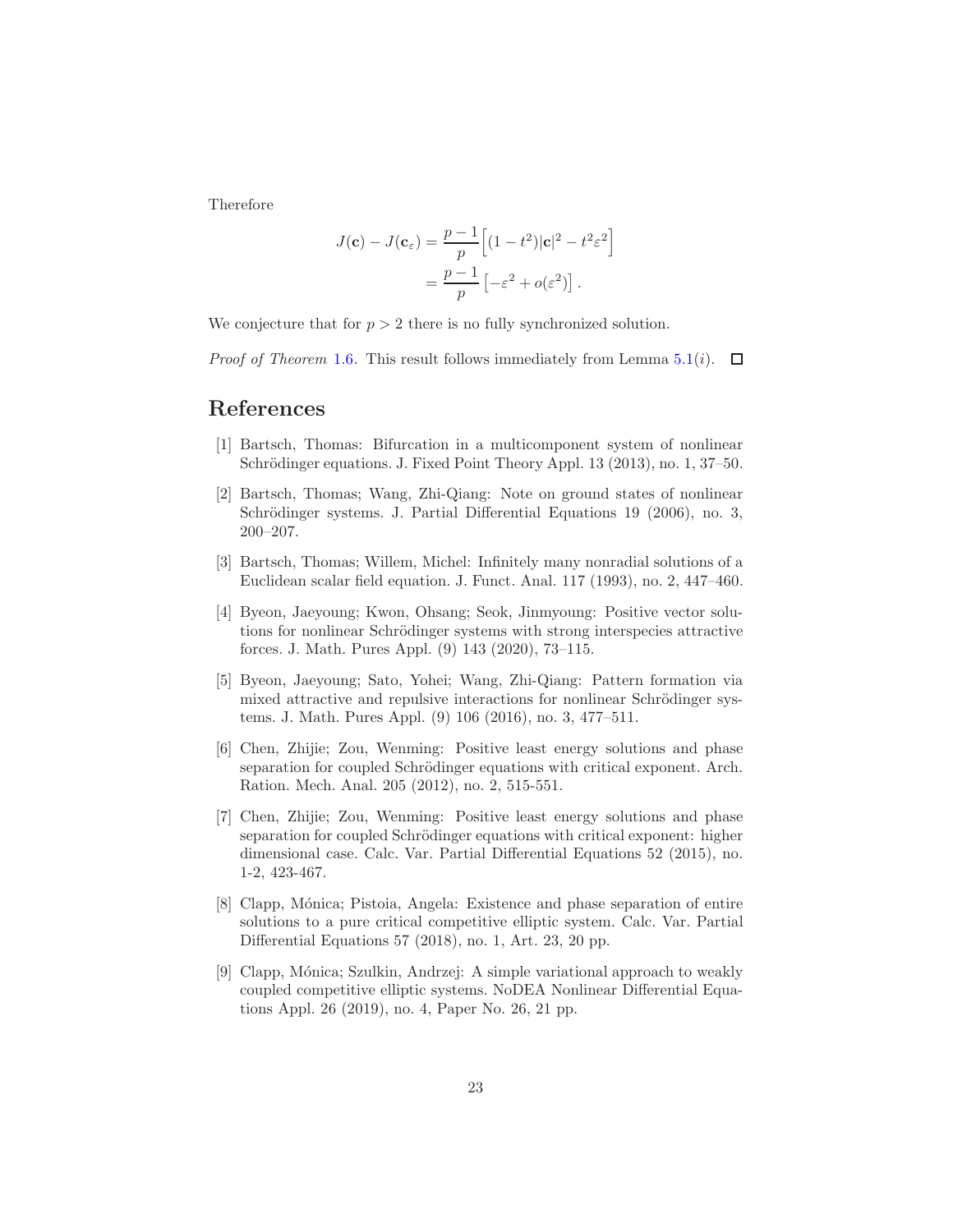- <span id="page-23-0"></span>[10] Dovetta, Simone; Pistoia Angela: Solutions to a cubic Schrödinger system with mixed attractive and repulsive forces in a critical regime. (2021) https://arxiv.org/pdf/2104.14916.pdf
- <span id="page-23-9"></span>[11] Hebey, Emmanuel; Vaugon, Michel: Sobolev spaces in the presence of symmetries. J. Math. Pures Appl. 76 (1997), no. 10, 859–881.
- [12] Liu, Zhaoli; Wang, Zhi-Qiang: Ground states and bound states of a nonlinear Schrödinger system. Adv. Nonlinear Stud. 10 (2010), no. 1, 175–193.
- <span id="page-23-1"></span>[13] Lin, Tai-Chia; Wei, Juncheng: Ground state of N coupled nonlinear Schrödinger equations in  $\mathbb{R}^n$ ,  $n \leq 3$ . Comm. Math. Phys. 255 (2005), no. 3, 629–653.
- <span id="page-23-2"></span>[14] Sato, Yohei; Wang, Zhi-Qiang: Least energy solutions for nonlinear Schrödinger systems with mixed attractive and repulsive couplings. Adv. Nonlinear Stud. 15 (2015), no. 1, 1–22.
- <span id="page-23-3"></span>[15] Sato, Yohei; Wang, Zhi-Qiang: Multiple positive solutions for Schrödinger systems with mixed couplings. Calc. Var. Partial Differential Equations 54 (2015), no. 2, 1373–1392.
- <span id="page-23-7"></span>[16] Sirakov, Boyan: Least energy solitary waves for a system of nonlinear Schrödinger equations in Rn. Comm. Math. Phys.  $271$  (2007), no. 1, 199–221.
- <span id="page-23-4"></span>[17] Soave, Nicola: On existence and phase separation of solitary waves for nonlinear Schrödinger systems modelling simultaneous cooperation and competition. Calc. Var. Partial Differential Equations 53 (2015), no. 3-4, 689–718.
- <span id="page-23-6"></span>[18] Soave, Nicola; Tavares, Hugo: New existence and symmetry results for least energy positive solutions of Schrödinger systems with mixed competition and cooperation terms. J. Differential Equations 261 (2016), no. 1, 505–537.
- [19] Tavares, Hugo; You, Song: Existence of least energy positive solutions to Schrödinger systems with mixed competition and cooperation terms: the critical case. Calc. Var. Partial Differential Equations 59 (2020), no. 1, Paper No. 26, 35 pp.
- <span id="page-23-5"></span>[20] Wei, Juncheng; Wu, Yuanze: Ground states of nonlinear Schrödinger systems with mixed couplings. J. Math. Pures Appl. (9) 141 (2020), 50–88.
- <span id="page-23-8"></span>[21] Willem, Michel: Minimax theorems. Progress in Nonlinear Differential Equations and their Applications, 24. Birkhäuser Boston, Inc., Boston, MA, 1996.